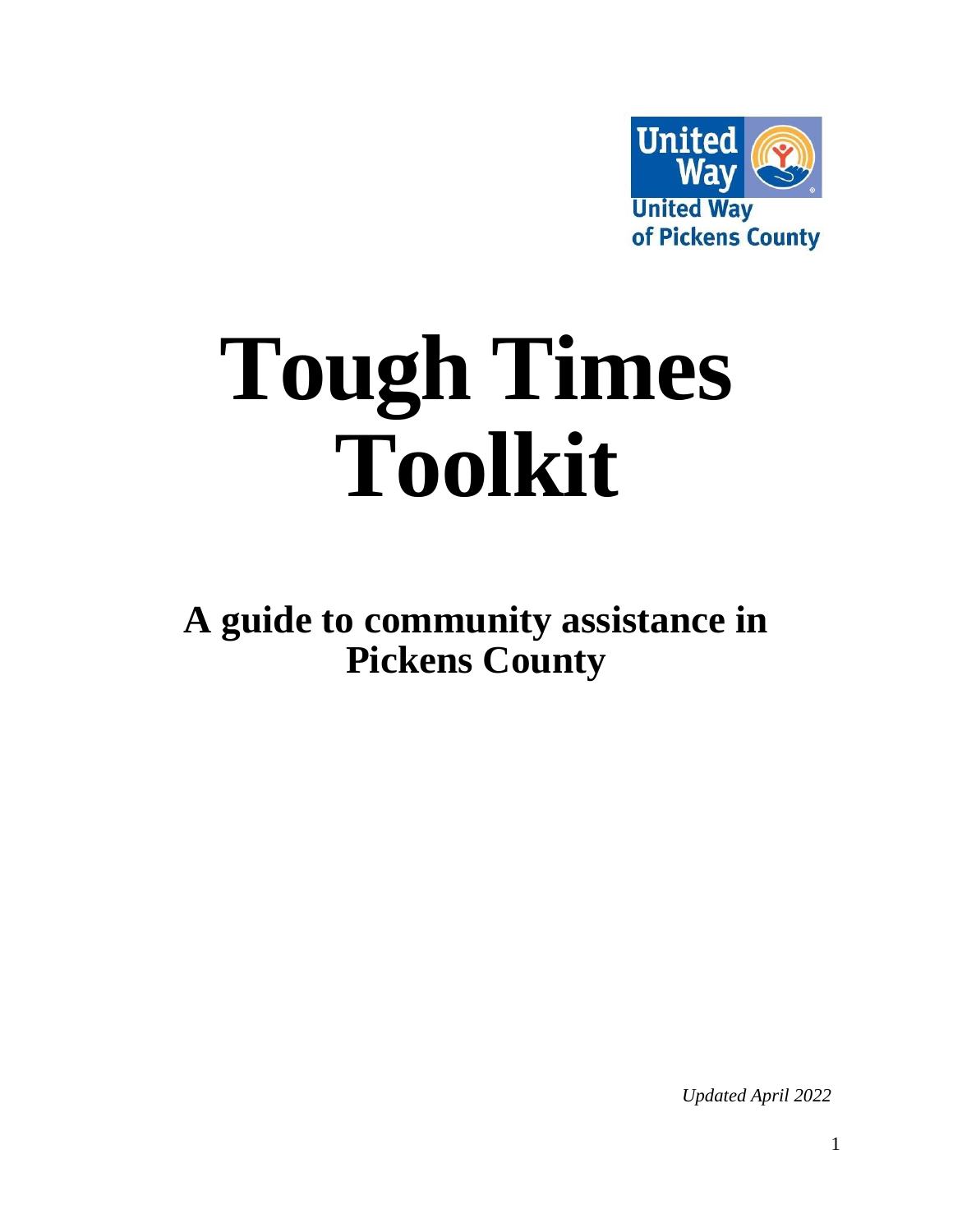# **TABLE OF** CONTENTS

| .27 |
|-----|
|     |
|     |
|     |
| .34 |
|     |
| 37  |
|     |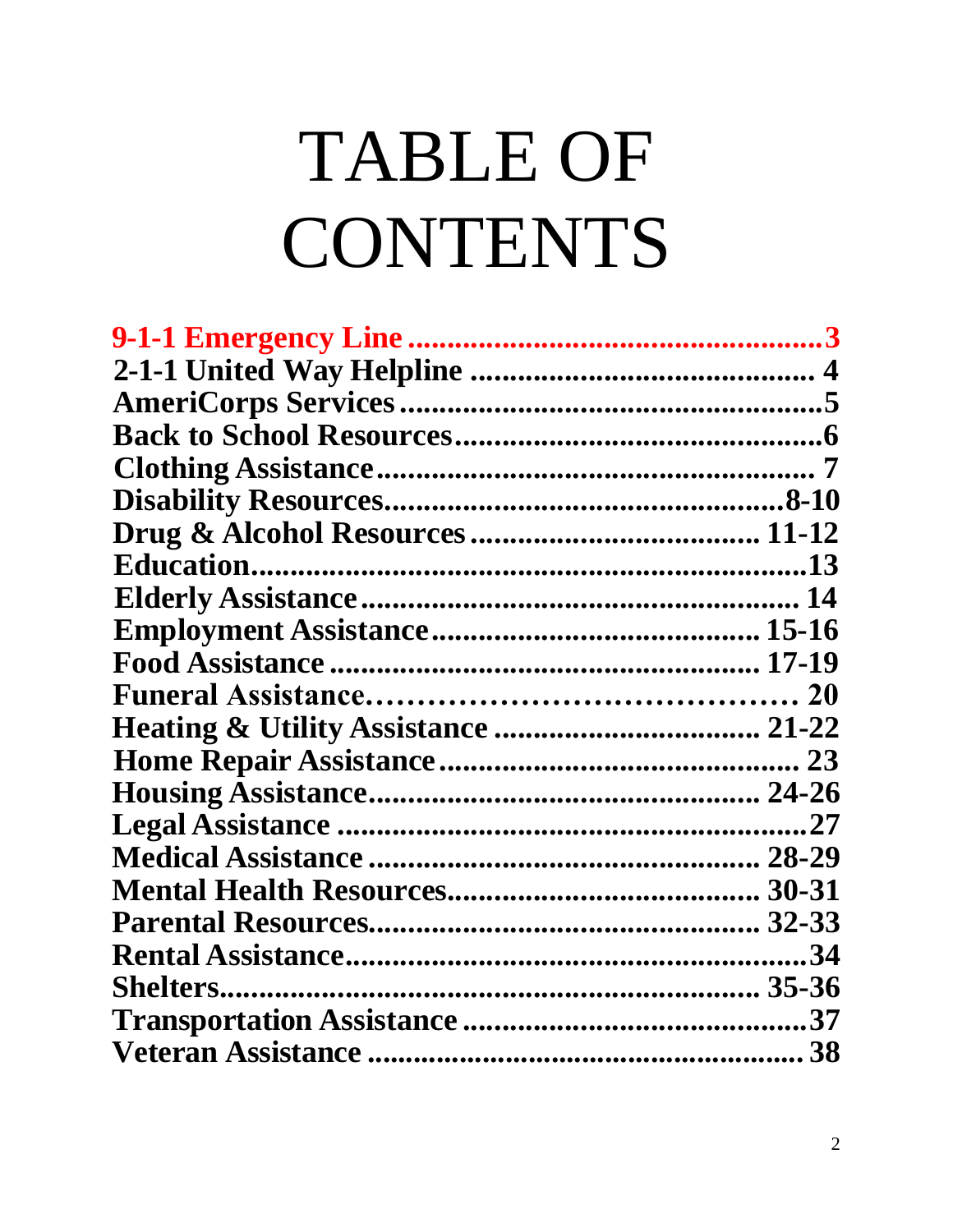### **If you find yourself in an emergency situation call 9-1-1**

**For other community resources contact your local United Way Office (864) 850-7094 ext. 133 [www. u](http://www/)wpickens.org**



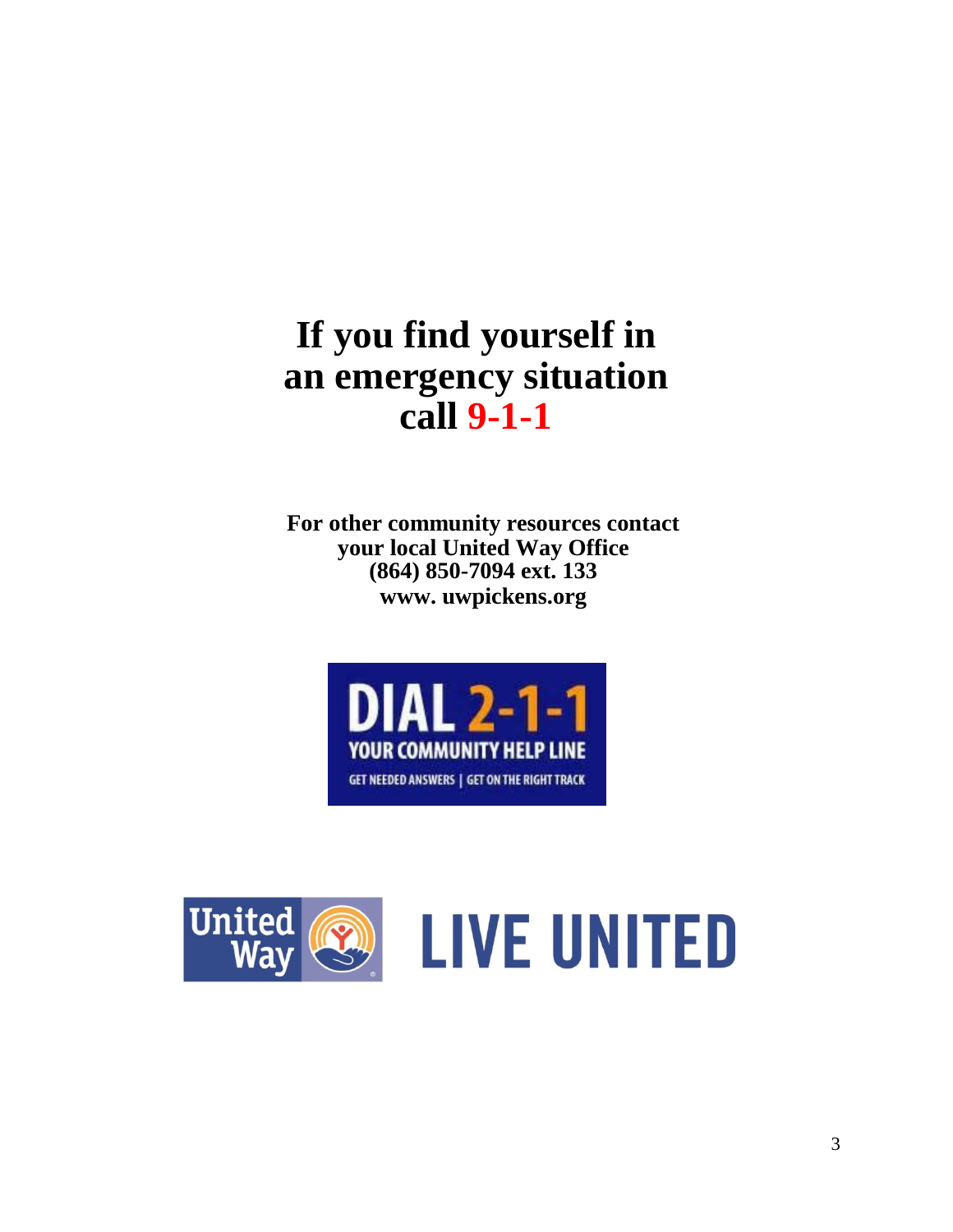# 2-1-1 REFERRAL LINE

2-1-1 is available all day, every day. Every call is **FREE** and confidential. This assistance call line is staffed by counselors ready to assist you with almost any challenge, such as employment resources, financial planning, mental health referrals, substance abuse, heating bill assistance, state and federal assistance programs, education or credit issues, and more.

### **Contact Information**

2-1-1 or 1-866-892-9211 [www.sc211.org](http://www.uway.org/get-help)

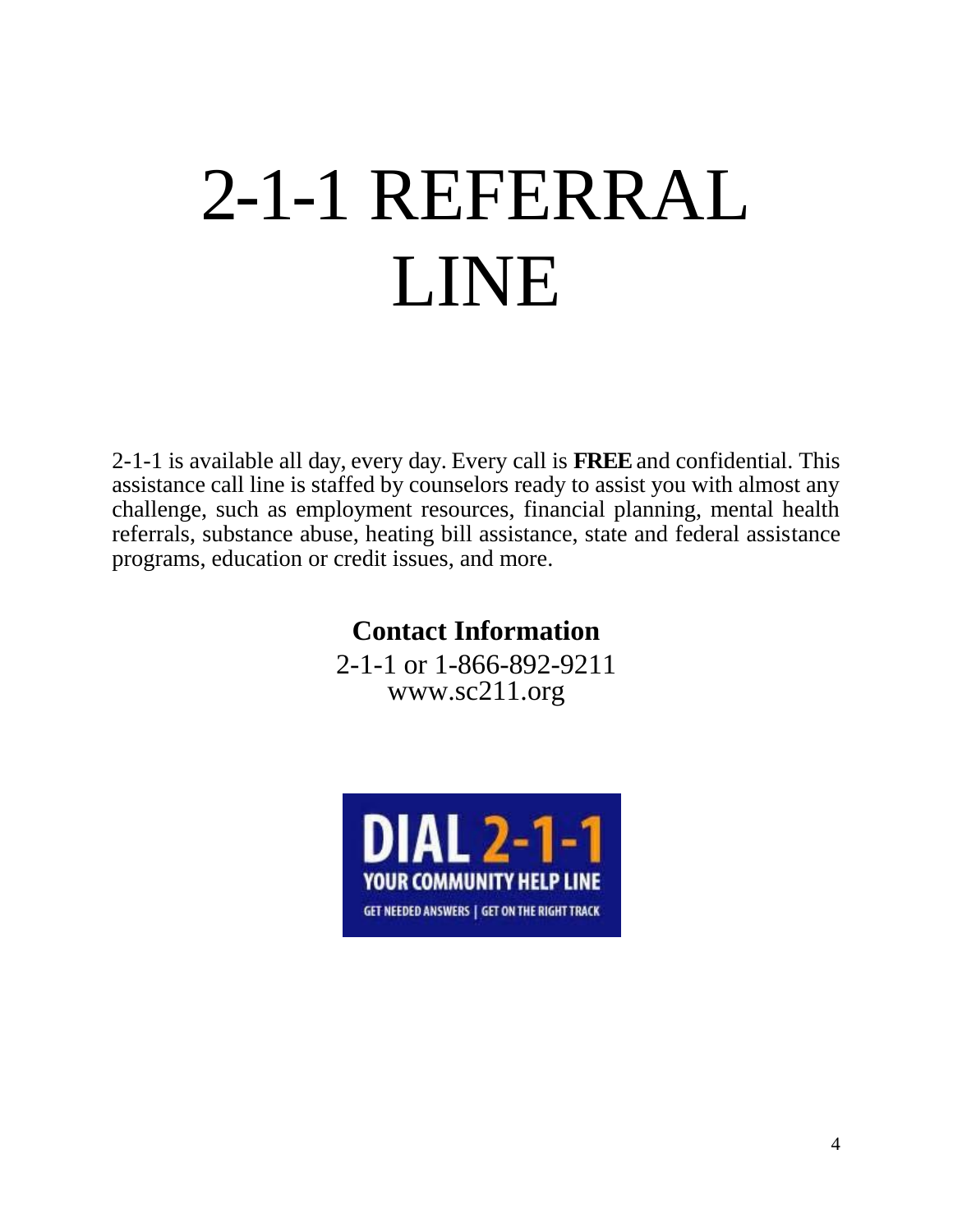### AMERICORPS

AmeriCorps members serve within agencies in the community to help the public with financial stability services

#### **Services:**

#### **Volunteer Income Tax Assistance (VITA)**

Free tax preparation for individuals and families with yearly income under \$60,000

#### **SC Thrive Hub counseling**

Online service to submit your application for federal or state assistance like SNAP, TANF, Medicaid, etc.

#### **Financial education**

We offer financial coaching to help improve your financial knowledge and establish positive financial habits

#### **Workforce development**

Need a job? We are here to help you with your search, prepare your resume or prepare for an interview.

#### **Pickens County AmeriCorps locations:**

**United Way of Pickens County** 201 S. 5<sup>th</sup> Street Easley, SC 29641 (864) 850-7094 ext. 133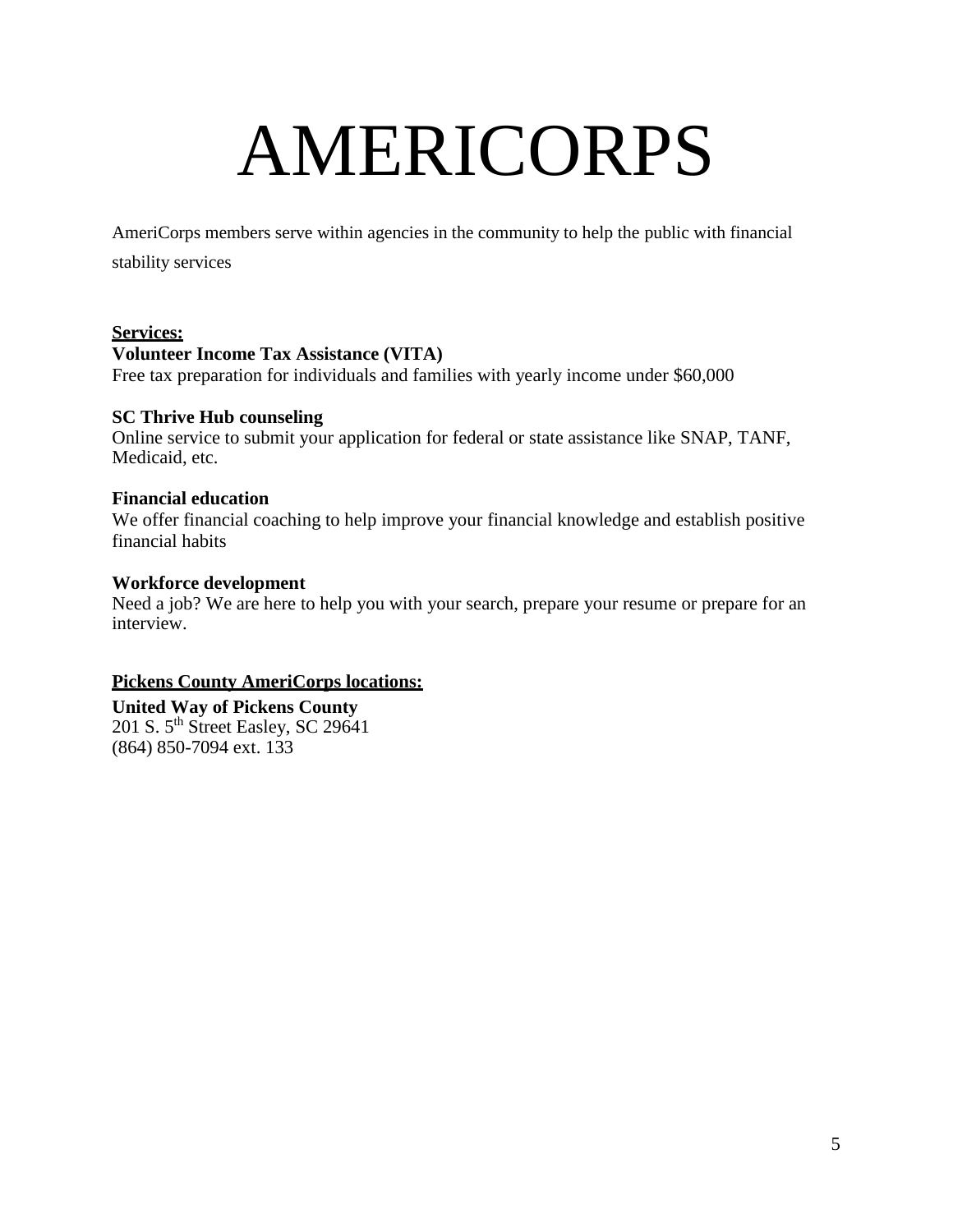### BACK-TO-SCHOOL RESOURCES

#### **Clemson Community Care**

105 Anderson Hwy, Clemson, SC 29631 (864)-653-4460 Monday-Friday 9:00am-1:00pm <http://www.clemsoncommunitycare.org/>

#### **The Dream Center**

111 Hillcrest Dr. Suite A, Easley, SC 29640 (864)-644-8885 Monday-Thursday 9:00am-5:00pm (closed 12-1pm for lunch) <http://dreamcenterpc.org/>

#### **The Salvation Army** 102 Stewart Drive, Easley, SC 29642 (864)-855-7198 Monday-Friday 9:00am-5:00pm (call for appointment) <https://www.salvationarmycarolinas.org/>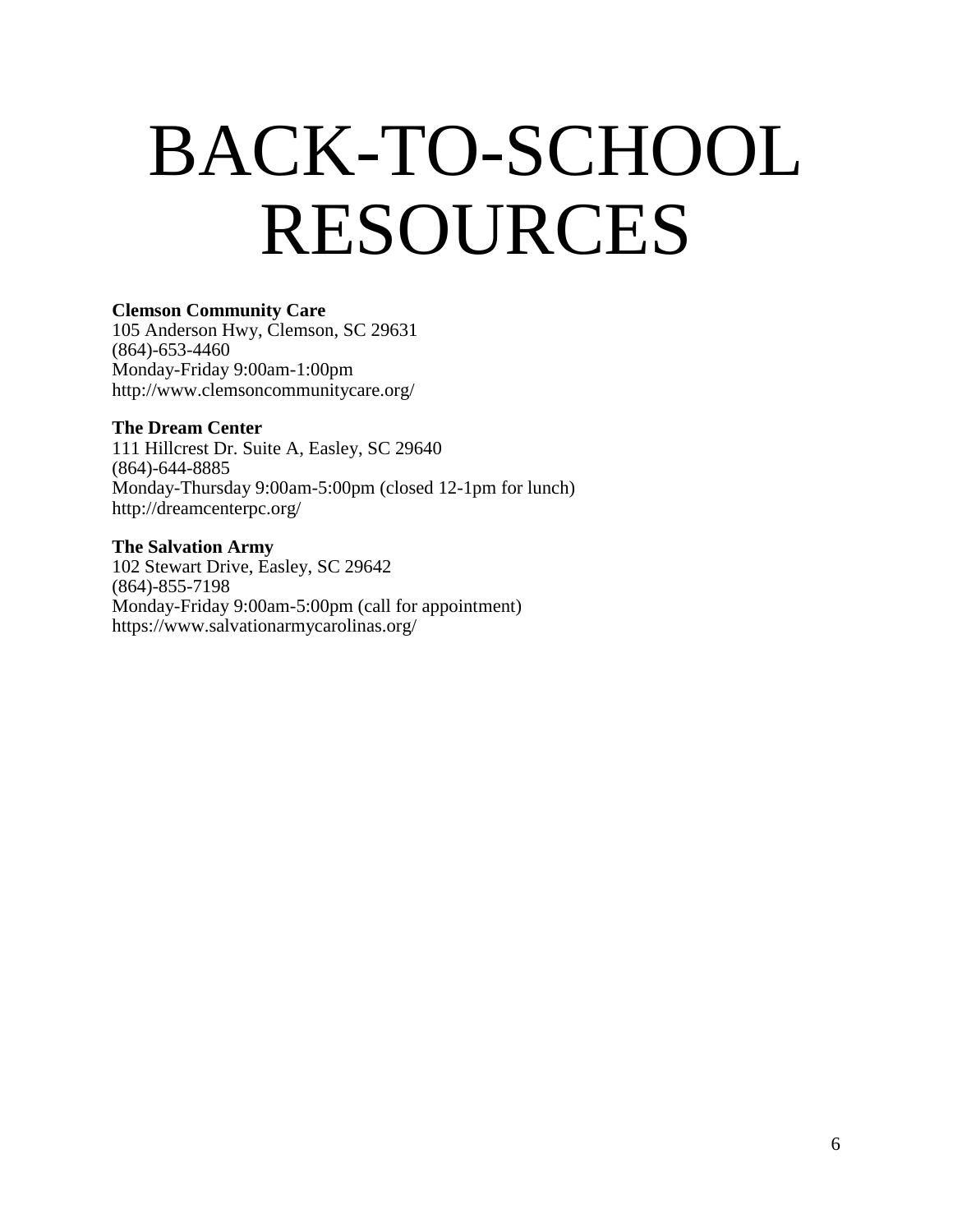### CLOTHING ASSISTANCE

#### **American Red Cross**

509 S Lewis St, Pickens, SC 29671 (864)-878-0131 <http://www.redcross.org/local/south-carolina/about-us/locations/upstate-sc>

#### **Hope Women's Center**

879 Gentry Memorial Hwy, Easley, SC 29641 (864) 855-8500 Monday, Tuesday, Thursday 9:00am-12:00pm [www.yourservant.com/hope](http://www.yourservant.com/hope) Offers baby and maternity clothing to women who are expecting or who have a child aged 0-24 months. No clients allowed inside the building during COVID-19, but they can deliver goods to your car.

#### **The Salvation Army**

102 Stewart Drive, Easley, SC 29642 (864)-855-7198 Monday-Friday 9:00am-5:00pm (call for appointment) <https://www.salvationarmycarolinas.org/>

#### **SHARE**

1725 E. Main St. Easley, SC 29640 (864)-859-2989 <http://www.sharesc.org/>

#### **United Christian Ministries**

303 Dacusville Hwy, Easley, SC 29640 (864)-671-1134 <http://ucmpc.org/>

Mondays, Wednesdays and Fridays 9-11am. Required documents: ID, Social Security cards for every household member & proof of household income for the past 4 weeks. Clothing assistance is given in the form of Miracle Hill gift cards. Assistance excludes Clemson & Central residents.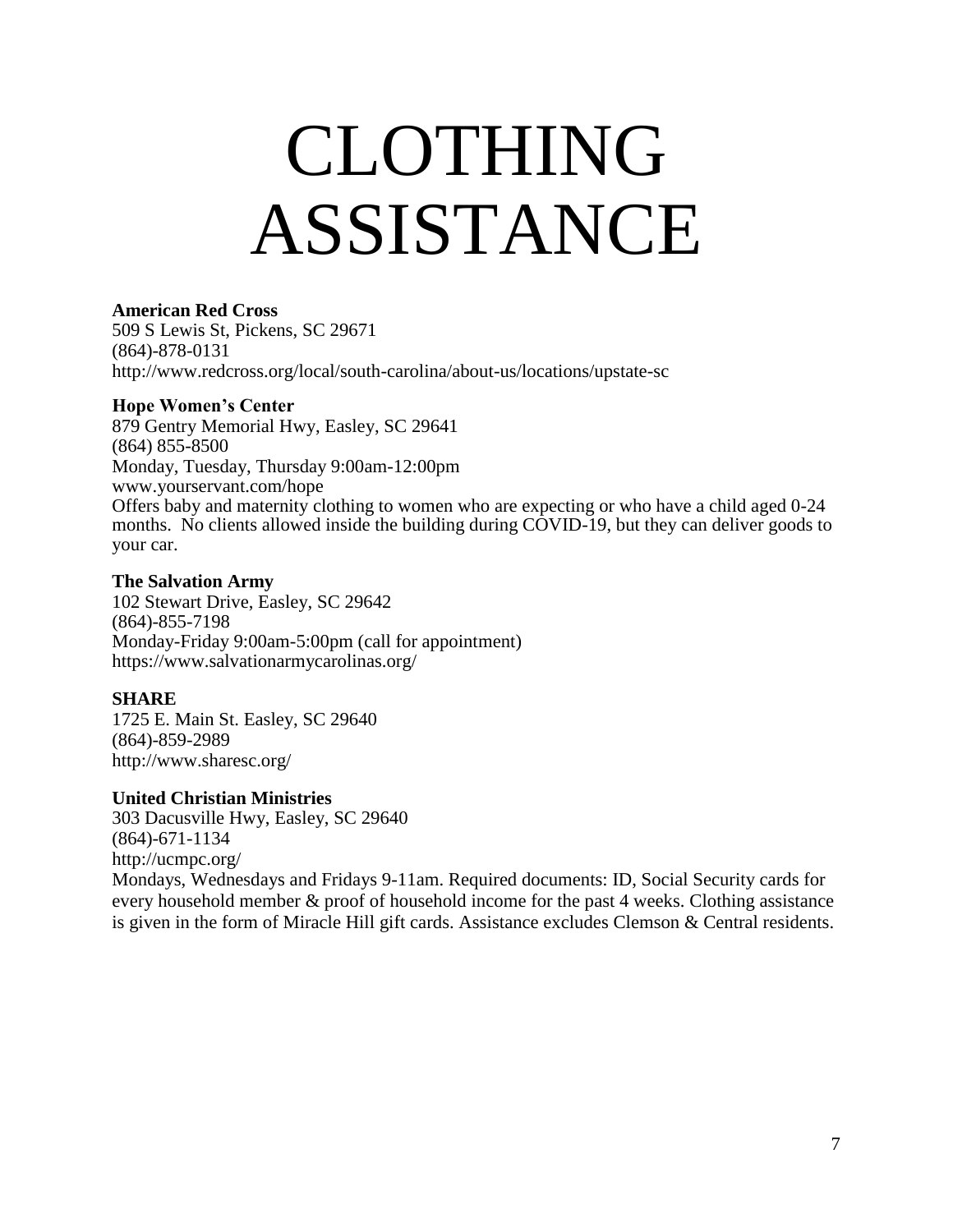### DISABILITY RESOURCES

#### **Able SC**

135 Edinburgh Ct. Suite 101, Greenville, SC 29607 (864)-235-1421 Monday-Friday 9:00am-5:00pm <http://www.able-sc.org/> Mentoring and assistance for disabled individuals of all ages. Virtual programming available.

#### **Accessible Mobility Center**

563 Woodruff Rd Greenville, SC 29607 (864) 568-3854 <http://www.amcmobility.com/> Monday-Friday, 8:00 AM -5:00 PM; Saturday, 9:00 AM – 1:00 PM Sells wheelchair-accessible vehicles and accessories.

#### **Anderson Interfaith Ministries (AIM)**

1202 S. Murray Ave., Anderson, SC, 29624 (864) 226-2273 (extension 119 directs to housing) <http://www.aimcharity.org/> Monday-Thursday 8:00am-4:00pm, Friday, 8:00am-2:00pm Provides ramp, rails, and minor repairs. Homes must be single-family and owner-occupied. Owner must be employed. There is a client income limit.

#### **BabyNet–SC First Steps**

600 East Washington St Suite 602, Greenville, SC 29601 (864) 331-1450 (local office) or (866) 512-8881 (referrals) <http://scfirststeps.com/babynet/> Provides free early intervention services for children under 2 with developmental disabilities. Parents or medical providers can make referrals any time online.

#### **Children's Rehabilitative Services (DHEC)**

200 University Ridge, Greenville, SC, 29601 (864)-372-3064 [https://www.scdhec.gov/health/child-teen-health/services-children-special-health-care](https://www.scdhec.gov/health/child-teen-health/services-children-special-health-care-needs/childrens-rehabilitative)[needs/childrens-rehabilitative](https://www.scdhec.gov/health/child-teen-health/services-children-special-health-care-needs/childrens-rehabilitative) Provides services and assistance for low-income children under 18 with chronic illnesses and/or congenital defects.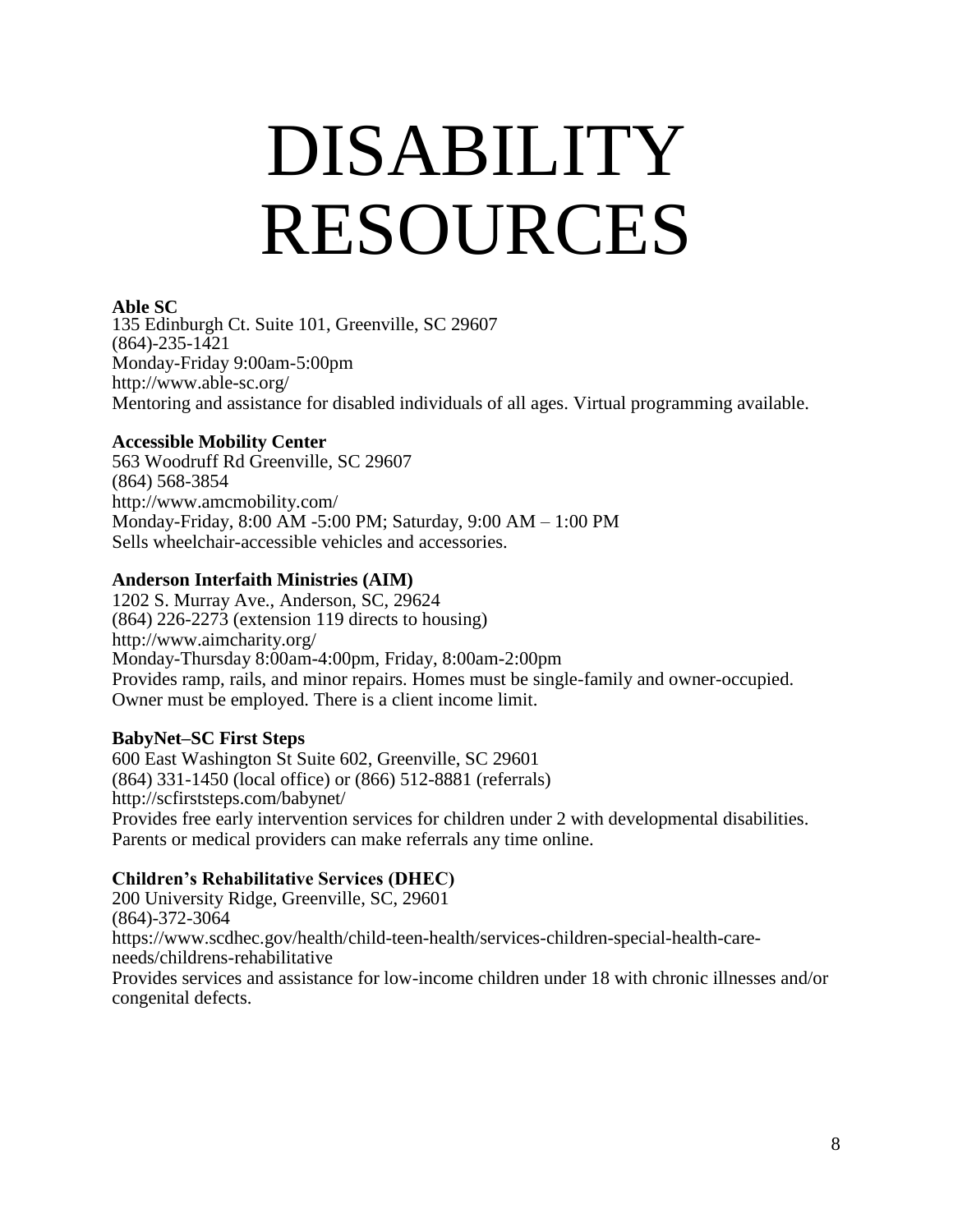### DISABILITY RESOURCES

#### **Developmental Center for Exceptional Children**

1100 W Franklin St, Anderson, SC 29624 (864)-260-4546 <http://dcecandersonsc.com/> Year-round daycare for children with special needs from ages 0-5. After-school and summer care available for children ages 5-10. Financial support available.

#### **Easter Seals SC**

PO Box 5715, Columbia, SC 29250 (803) 466-4089 <http://www.easterseals.com/southcarolina/> Autism, therapy, and home-based early intervention help.

#### **Family Connection of SC**

29 N Academy St, Greenville, SC 29601 (864)-331-1340 <http://www.familyconnectionsc.org/> Parent-to-parent support for families with special needs children. Offers education, healthcare, and training opportunities for families with special needs individuals. In-person events temporarily suspended due to COVID-19.

#### **Happy Hooves**

4700 Dacusville Hwy, Marietta, SC 29661 (864)-898-0043 [www.happyhoovessc.com](http://www.happyhoovessc.com/) Therapeutic horseback riding for special needs children.

#### **Meyer Center**

1132 Rutherford Rd, Greenville, SC 29609 (864)-250-0005 <http://www.meyercenter.org/> Special education school that provides academic enrichment, occupational therapy, speech therapy, physical therapy, and more. Allows Pickens County residents to apply for admission.

#### **Pickens County Board of Disabilities and Special Needs**

1308 Griffin Mill Rd, Easley, SC, 29640 (864)-859-5416 <https://www.pickenscountydsnboard.org/> Serves individuals with intellectual and physical disabilities.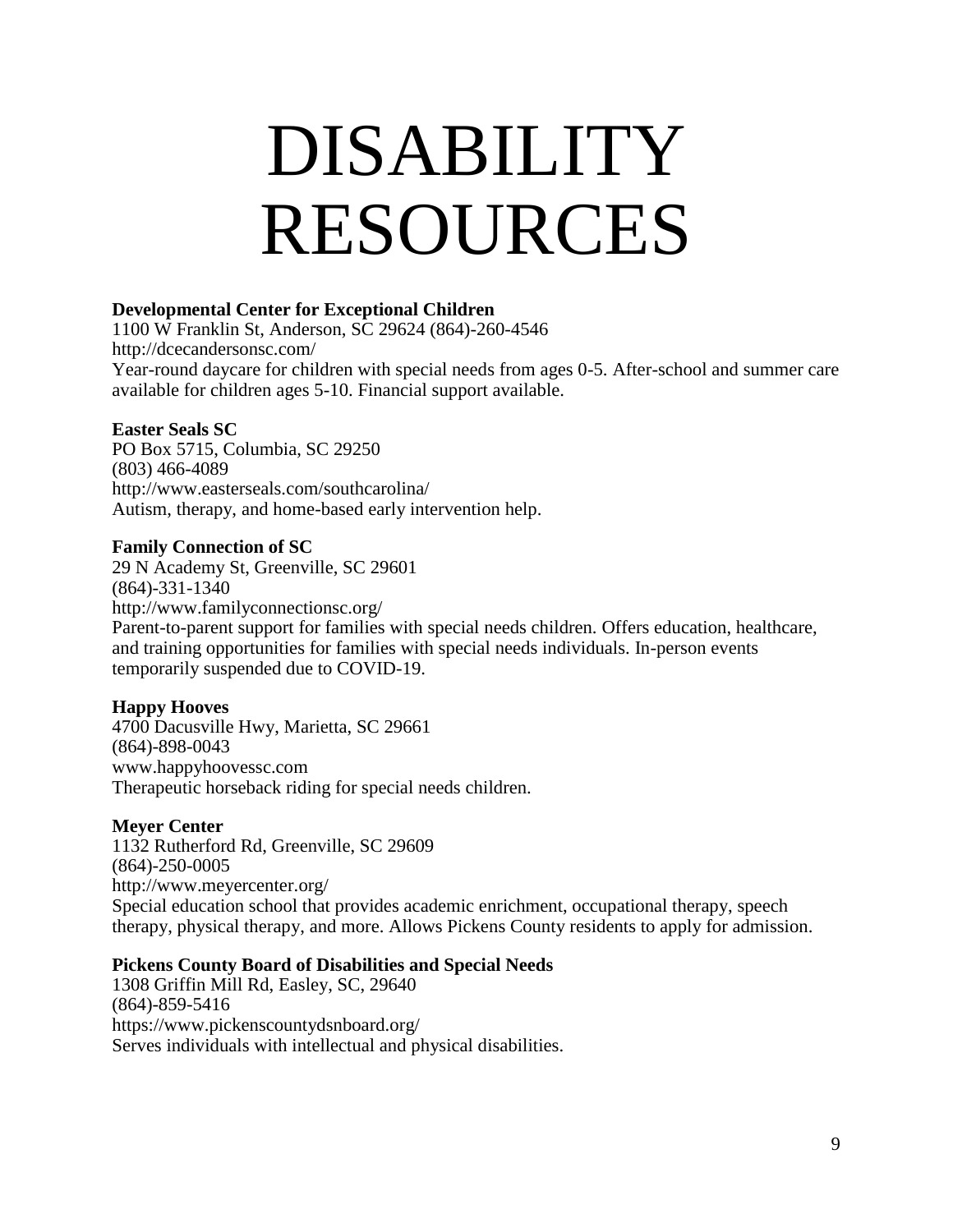### DISABILITY RESOURCES

#### **Rebuild Upstate**

P.O. Box 8693, Greenville, SC 29604 (864)-603-2708 <http://rebuildupstate.org/> Monday-Friday, 8:00am-5:00pm Home modifications and repairs include installation of wheelchair ramps and walk-in showers. Must own home and meet income requirements.

#### **South Carolina Department of Disabilities and Special Needs**

3440 Harden Street Extension, Columbia, SC 29203 (803) 898-9600 <http://ddsn.sc.gov/> State agency that assists with individuals, households, and families with individuals that have intellectual disabilities, autism, traumatic brain injury, and/or spinal cord injury.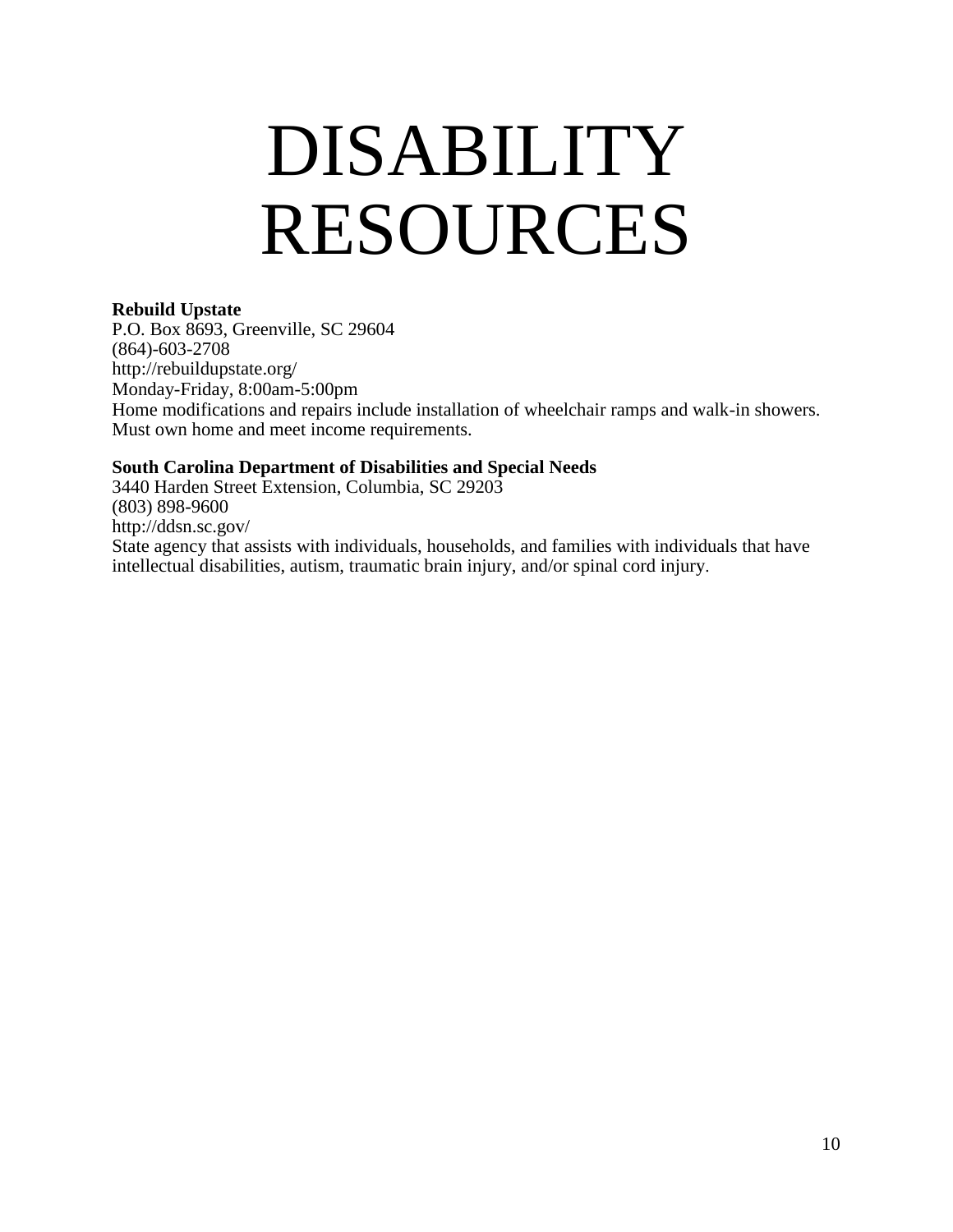### DRUG & ALCOHOL RESOURCES

#### **AddCare Counseling**

413 Vardry St, #7, Greenville, SC, 29601 (864) 467-1319 Individual and group therapy offered. Services include substance abuse, anger management, domestic violence, grief counseling, family counseling, etc. Insurance not accepted; payment due at time of service.

#### **Alabaster House**

864-971-1075 [alabasterhouserecovery@gmail.com](mailto:alabasterhouserecovery@gmail.com) [www.alabasterhouserecovery.org](http://www.alabasterhouserecovery.org/) Women's recovery.

#### **Behavioral Health Services of Pickens County**

309 E Main St. Pickens, SC 29671 (864) 898-5800 Open Access hours: Monday-Thursday, 8:30am <http://bhspickens.com/> Call for an appointment or for the walk-in hours of your desired program. Emphasis on alcohol and drug abuse services. Clients must bring photo ID, Social Security card, list of current medications, insurance or Medicaid card, and any referral information.

#### **Crossroads Treatment Center**

157 Brozzini Ct Suite A-D, Greenville, SC 29615 209 Oconee Square Dr., Seneca, SC 29678 1-800-805-6989 Monday-Friday, 5:00am-10:00am; Saturday, 7:00am-9:00am (Greenville office only) <http://www.crossroadstreatmentcenters.com/> Methadone and suboxone clinic. Client must bring photo ID. Medicaid accepted.

#### **Don Foster and Associates**

104 Mills Avenue, Greenville, SC, 29605 (864)-235-5666, ext. 0 Outpatient substance abuse rehabilitation

#### **Greenville Metro Treatment Center**

602 Airport Rd, Greenville, SC 29607 New Patients: (877)-284-7074 Existing Patients: (864)-234-7952 Monday-Friday, 5:00am-1:30pm, Saturday, 6:00am-8:30am Counseling and medication-assisted treatment available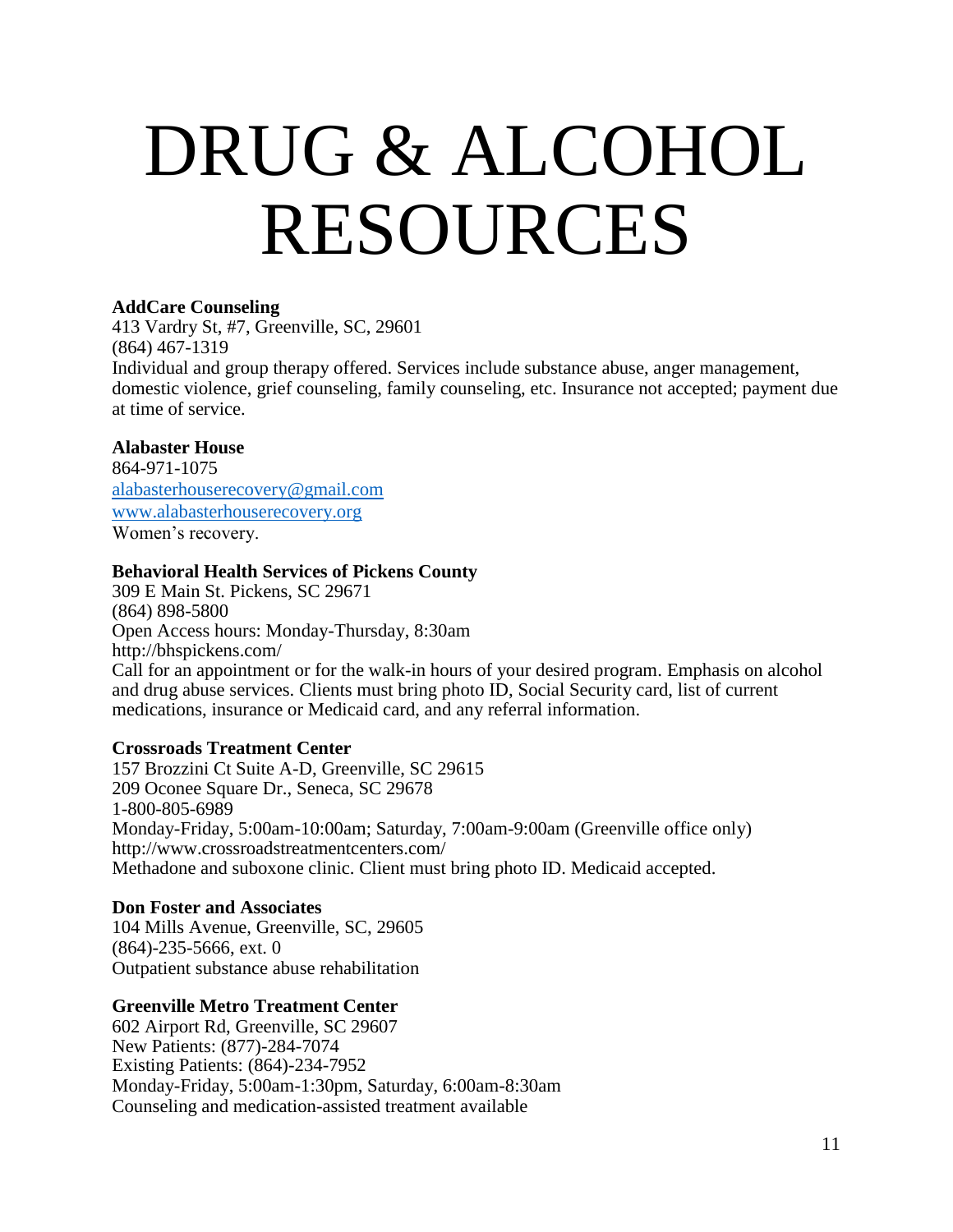#### **Home With a Heart**

220 James Mattison Rd, Liberty, SC 29657 (864)-843-3058 <http://homewithaheart.com/> Men's rehab center

### DRUG & ALCOHOL RESOURCES

#### **Marshall I. Pickens Hospital**

701 Grove Rd, Greenville, SC 29605 (864)-455-8988 <https://www.ghs.org/healthcareservices/department-of-psychiatry-behavioral-medicine/> Psychiatric hospital.

#### **Miracle Hill Renewal Center**

19 Graves Dr., Greenville, SC, 29609 (864)-241-6688 <https://miraclehill.org/shelters/renewal-for-women/> 6-month addiction recovery program for women

#### **Pavillon Greenville Outpatient Services**

101 Pelham Commons Blvd, Greenville, SC, 29615 (864)-241-6688 <http://www.pavillon.org/iop.php> Outpatient drug and alcohol rehabilitation. All meetings and counseling are virtual during COVID-19. Medicaid and Medicare not accepted

#### **Phoenix Center**

1400 Cleveland St, Greenville, SC, 29607 (864)-467-3790 Monday-Friday, 8:30am-5:00pm <http://www.phoenixcenter.org/> Support groups for alcohol and drug rehabilitation, parenting classes, detoxification, adult and adolescent outpatient treatment, women's and adolescent inpatient treatment.

#### **Southwest Carolina Treatment**

341 W Beltline Blvd, Anderson, SC 2962 (864)-222-9798 Monday-Friday, 5:00am-11:00am, Saturday, 6:30am-9:30am Individual and group counseling; methadone and suboxone treatment.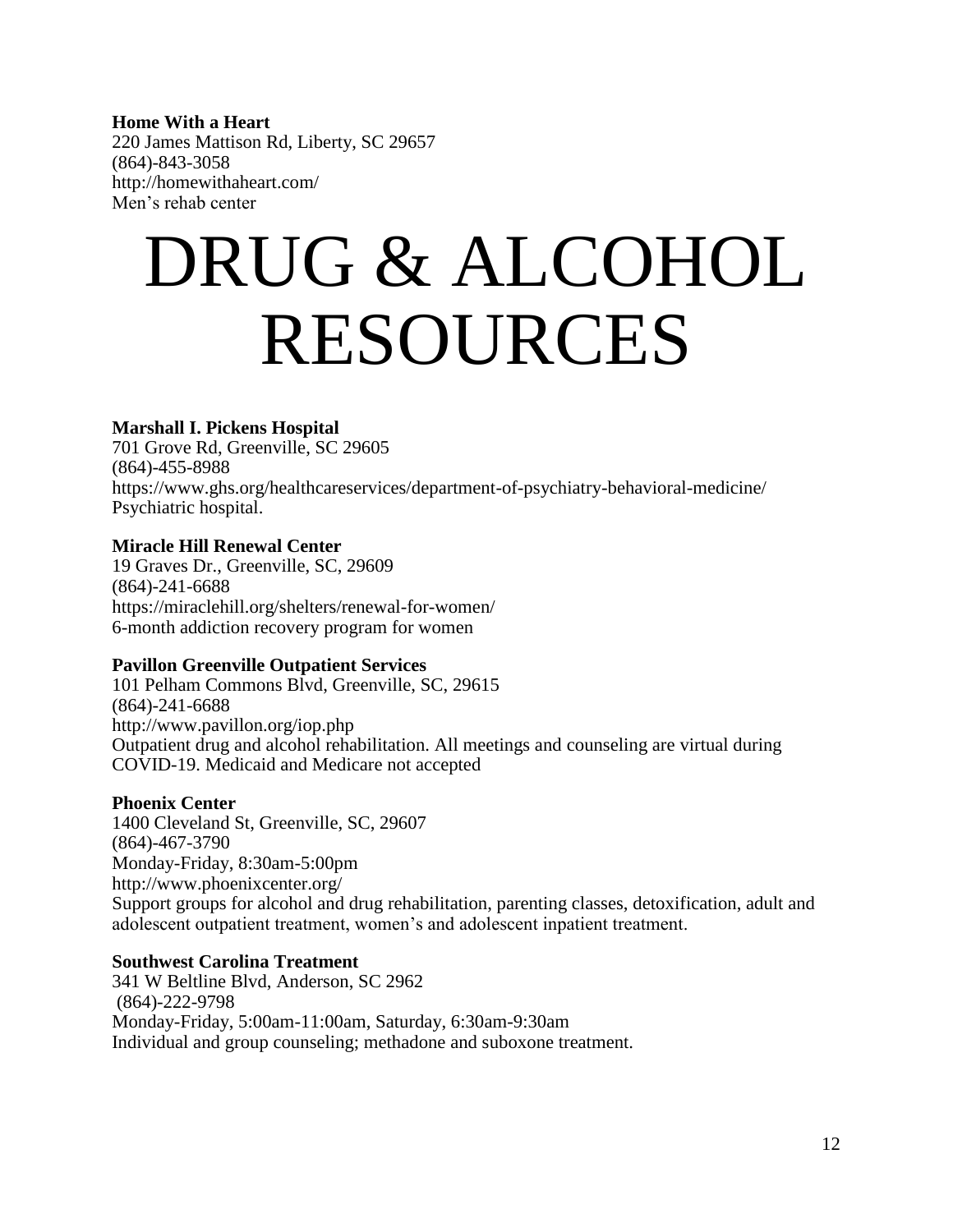### EDUCATION RESOURCES

#### **Adult Learning Center**

201 South 5th Street. Suite D Easley, SC 29640 (864) 397-3800 During School: Monday-Friday 8:00am-4:00pm Summer: Monday-Thursday 8:00am-5:00pm Services are available for Pickens County adults 18+. Provides adult basic education, diploma program, English as a second language (ESL), GED preparation, parent education, referral to literacy tutors, workplace training & career readiness, Work Keys preparation, and benefits screening.

#### **Goodwill Job Connection**

815 Saco Lowell Rd. Easley, SC 29640 (864) 644-0195 Monday-Friday 10:00am-12:00pm, 1:00pm-4:30pm [www.goodwillsc.org/job-training/certifications](http://www.goodwillsc.org/job-training/certifications) Certifications:

- [Commercial](http://www.goodwillsc.org/certifications/construction) Driver's License
- [Digital](http://www.goodwillsc.org/cleaning-management-institute) Skills
- Food [Service](http://www.goodwillsc.org/job-training/certifications/food-service)
- [Forklift Operator](http://www.goodwillsc.org/job-training/certifications/forklift-safety)
- [Nurse](http://www.goodwillsc.org/job-training/certifications/nurse-aide) Aide
- [Retail](http://www.goodwillsc.org/job-training/certifications/retail)

#### **Pickens County Library System**

[www.pickens.lib.sc.us/](http://www.pickens.lib.sc.us/)

- Hampton Memorial Library (864) 850-7077
- Central-Clemson Regional Branch (864) 639-2711
- Sarlin Branch (864) 843-5805
- $\bullet$  Village Branch (864) 898-5747

#### **Tri-County Technical College**

Easley: 1774 Powdersville Road, Easley, SC 29642 Pendleton: 7900 Highway 76, Pendleton, SC 29670 (864)-646-8282 <http://www.tctc.edu/>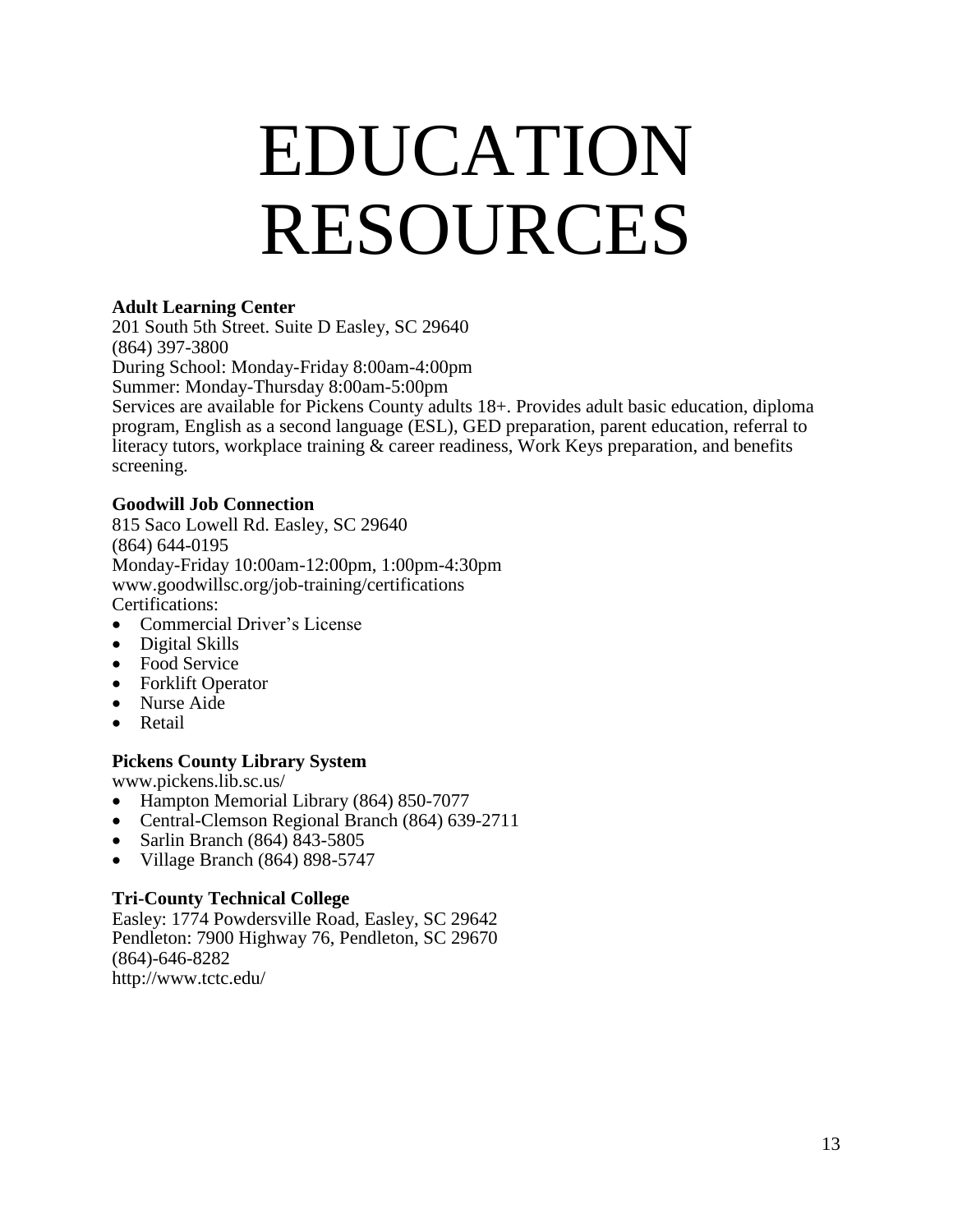#### **Trio Talent Search**

644 Old Greenville Hwy, Clemson, SC 29631 Adraine Jackson-Garner or Lacee Mitchell 864-653-3835

[www.littlejohncommunitycenter.org](http://www.littlejohncommunitycenter.org/)

Assists US citizens or permanent resident students grades 6-12 from Seneca High, Westside High, and Easley High Schools. Seneca Middle, Robert Anderson Middle, and Getty's Middle Schools.

Program to help middle and high school students in graduating and going on to pursue a college degree.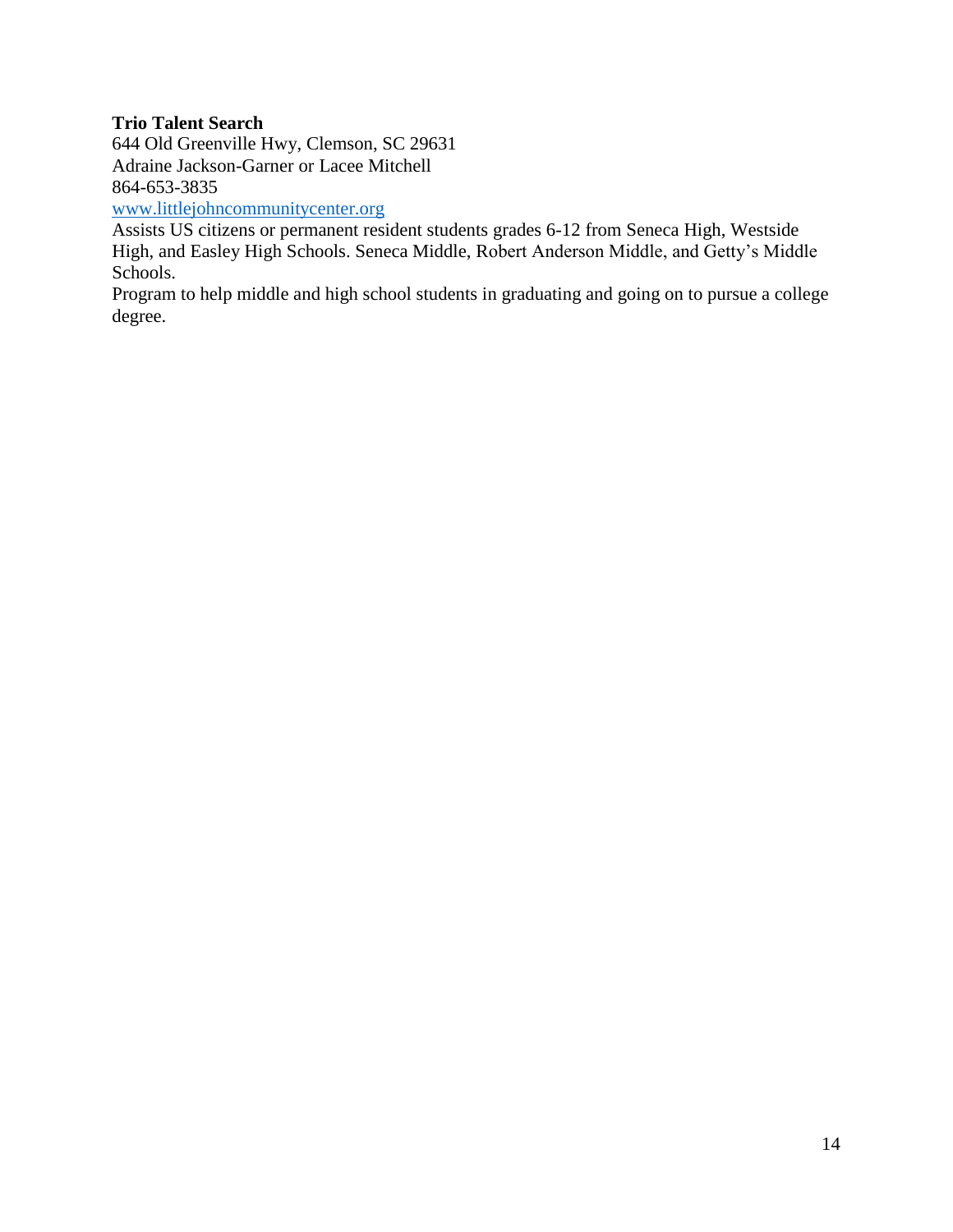### ELDERLY ASSISTANCE

#### **Pickens County Meals on Wheels**

McKissick Center for Senior Wellness 349 Edgemont Ave., Liberty, SC 29657 Hours: Monday-Friday 8:30am-2:30pm (864)-855-3370 <http://www.pcmow.org/> Delivers hot meals and home visits to senior citizens in Pickens County.

#### **Senior Citizens of Pickens, Inc.**

Hagood Community Center 129 Schoolhouse St, Pickens, SC 29671 (864) 878-6000 <https://www.cityofpickens.com/?SEC=FD1A0AA1-280B-4E2C-A635-26857FBA6E7C> Offers meals, fitness classes, leisure opportunities, social events, internet access, and educational activities to Pickens County residents over 55.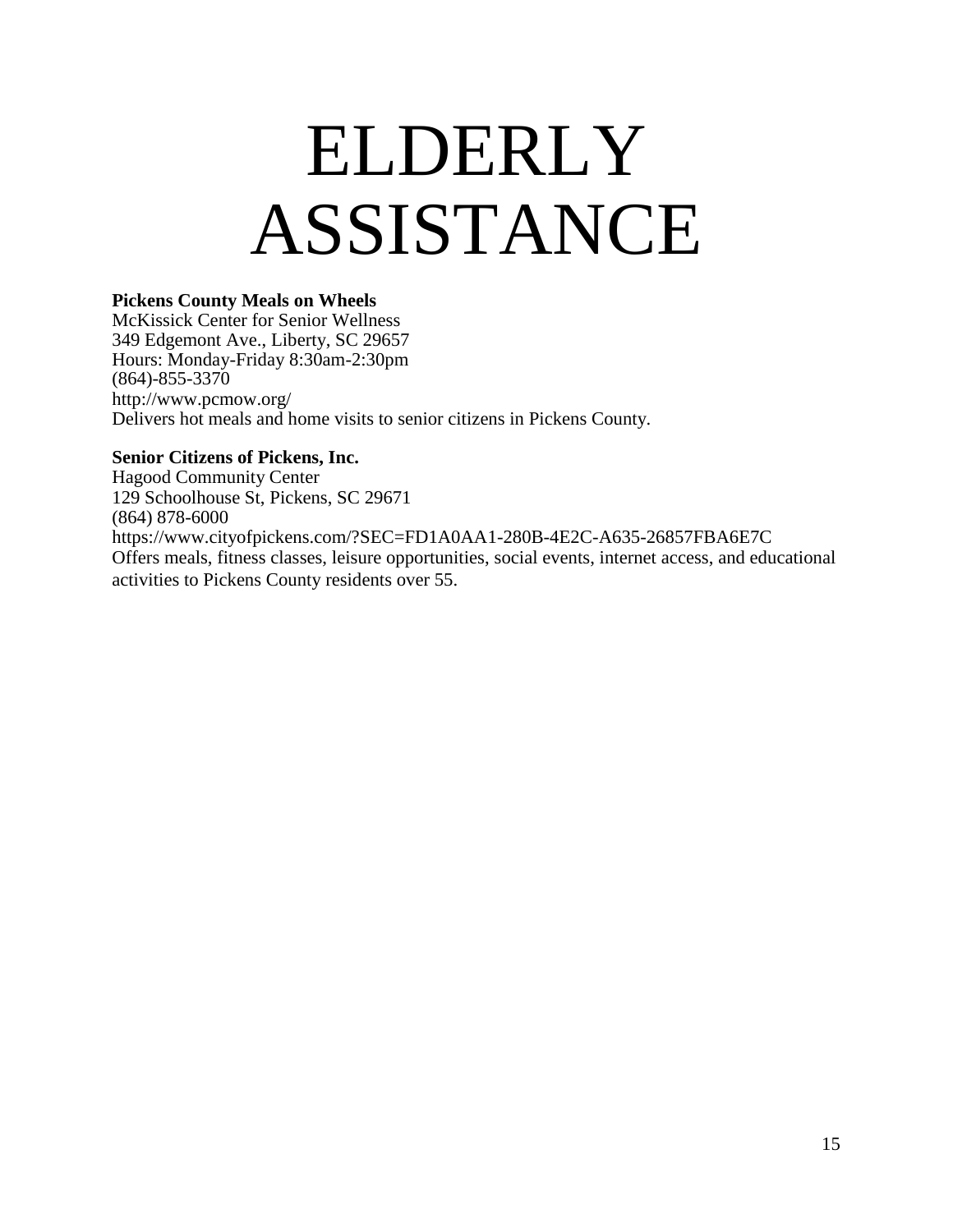### EMPLOYMENT ASSISTANCE

#### **The Dream Center**

111 Hillcrest Dr. Suite A, Easley, SC 29640 (864)-644-8885 Monday-Thursday 9:00am-5:00pm (closed 12-1pm for lunch) <http://dreamcenterpc.org/>

#### **Goodwill Job Connection**

815 Saco Lowell Rd, Easley, SC 29640 (864)-644-0195 https://www.goodwillsc.org/find-work

#### **SC Works**

Clemson: 1376 Tiger Blvd Suite 102, Clemson, SC 29631 (864)-646-1515 Monday-Friday, 8:30am-5:00pm Easley: QuickJobs Development Center, Tri-County Technical College: 1776 Powdersville Rd (864) 220-8990 Monday-Tuesday, 8:30am-5:00pm https://scworks.org/

#### **SHARE**

1725 E Main St, Easley, SC 29641 (864)-859-2989 <http://www.sharesc.org/>

#### **SNAP 2 Work**

212 McDaniel Ave, Pickens, SC 29671 (864)-868-2931 Monday-Friday, 8:00am-5:00pm <https://dss.sc.gov/assistance-programs/work-programs/snap-employment-and-training/> For SNAP recipients.

#### **Tri-County Technical College**

Easley: 1774 Powdersville Road, Easley, SC 29642 Pendleton: 7900 Highway 76, Pendleton, SC 29670 (864)-646-8282 <http://www.tctc.edu/>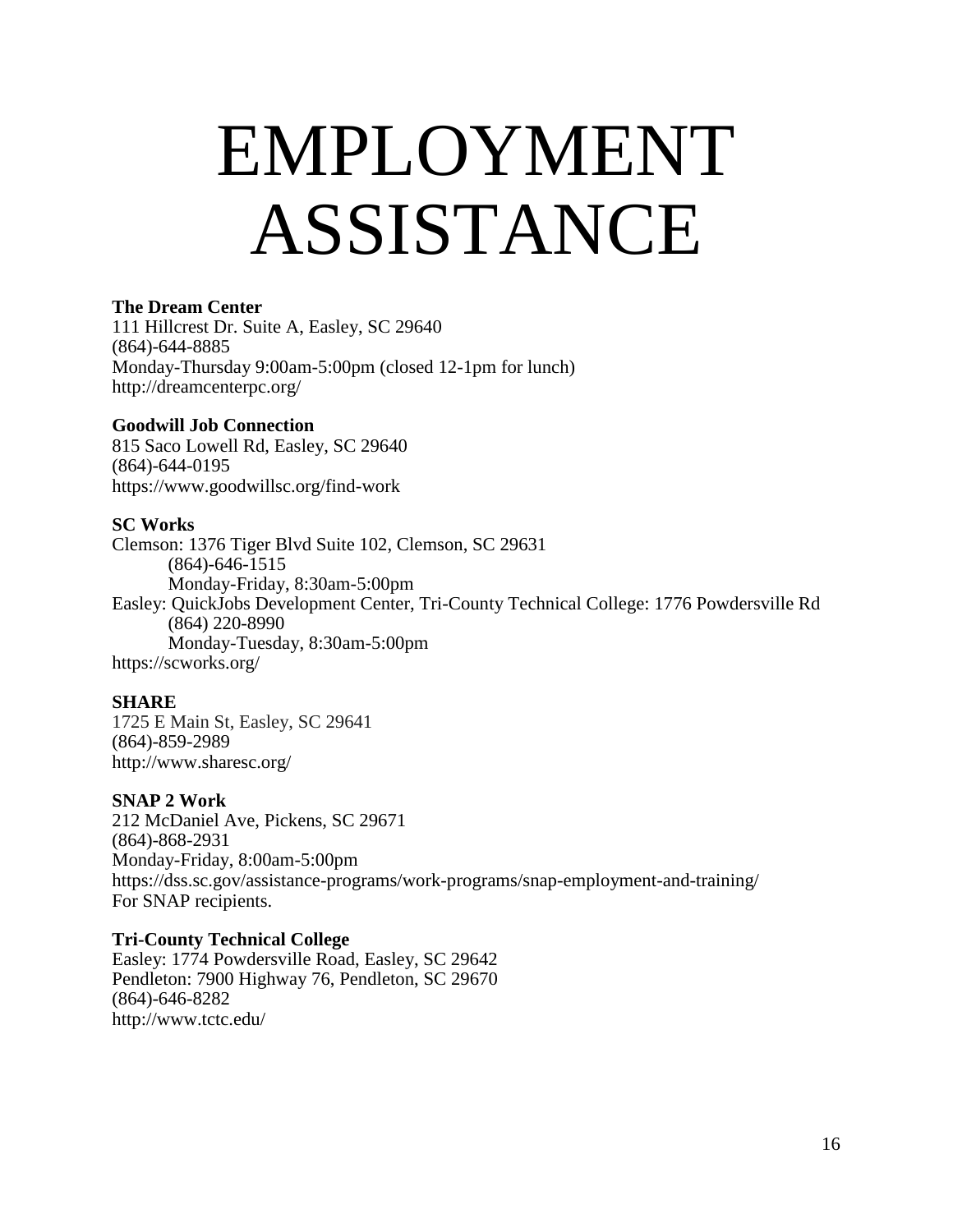### EMPLOYMENT ASSISTANCE

#### **Vocational Rehabilitation**

Anderson: 3001 Martin Luther King Jr Blvd, Anderson, SC 29625 (864) 224-6391 Greenville: 105 Parkins Mill Rd, Greenville, SC 29607 (864) 297-3066 Seneca: 1951 Wells Hwy, Seneca, SC 29678 (864)-882-6669 Monday-Friday, 8:30am-5:00pm <http://scvrd.net/>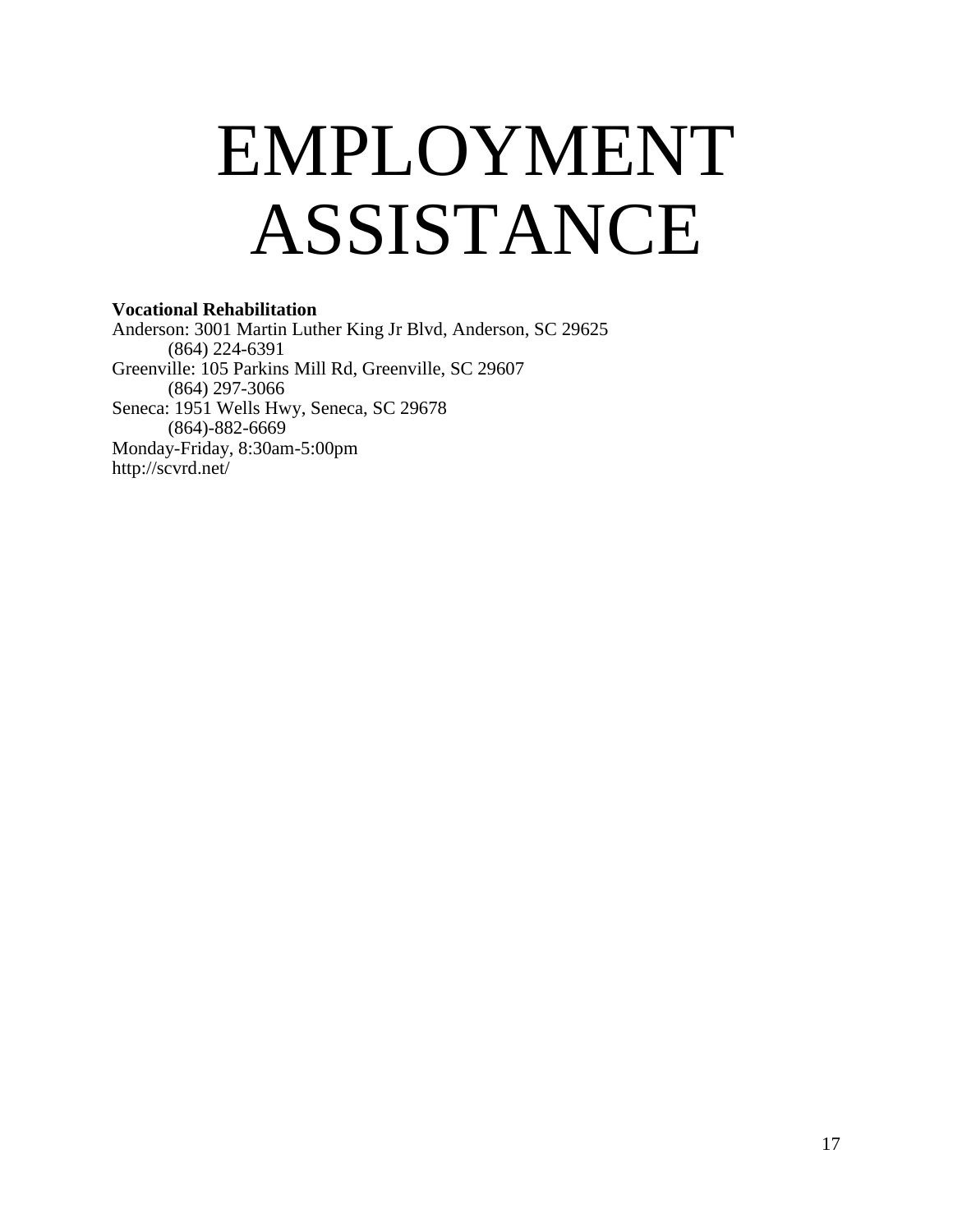# FOOD ASSISTANCE

#### **5 Point Church Food Pantry**

1039 S. Pendleton Street Easley, SC 29640 (864) 850-0580 Tuesday 5:30-6:30pm Thursday 11:30am-12:30pm Bring proof of residency and government-issued ID

#### **AID Upstate**

811 Pendleton St #10 Greenville, SC 29602 (864) 250-0607 [www.aidupstate.org](http://www.aidupstate.org/) Monday-Friday 9:00am-5:00pm For HIV/AIDS patients enrolled in AID Upstate's Medical Case Management Program. Clients must fall below income threshold apply for SNAP. One box per client per month.

#### **Catholic Charities**

2300 Old Buncombe Rd, Greenville, SC 29609 (864) 517-1016 www.charitiessc.org Tuesday and Thursday, 12:00-:003pm Drive-thru/no-contact food box distribution

#### **Catholic Outreach at Holy Cross Catholic Church**

558 Hampton Ave Pickens, SC 29671 Villano Hall (next to church; across from Pickens Elementary) (864) 878-0574 2nd and 4th Thursday of the month from 9:00am-12:00pm Call ahead to check for COVID-19 schedule changes

#### **Clemson Community Care**

105 Anderson Hwy. Clemson, SC 29631 (864) 653-4460 Monday-Thursday 9:00am-1:00pm Clients should park in the back of the building and call the number above; food will be brought out to the client's vehicle. SNAP application assistance also available. Clients should arrive before 10AM to receive assistance. Service available to Clemson, Central, and Pendleton residents only.

#### **Gleaning House Ministries**

319 C David Stone Rd, Pickens, SC 29671 (864) 552-1430 Tuesday 9:00am-11:00am Clients will have to have proof of residence and there are income requirements. During COVID-19, bring your own container to carry the food.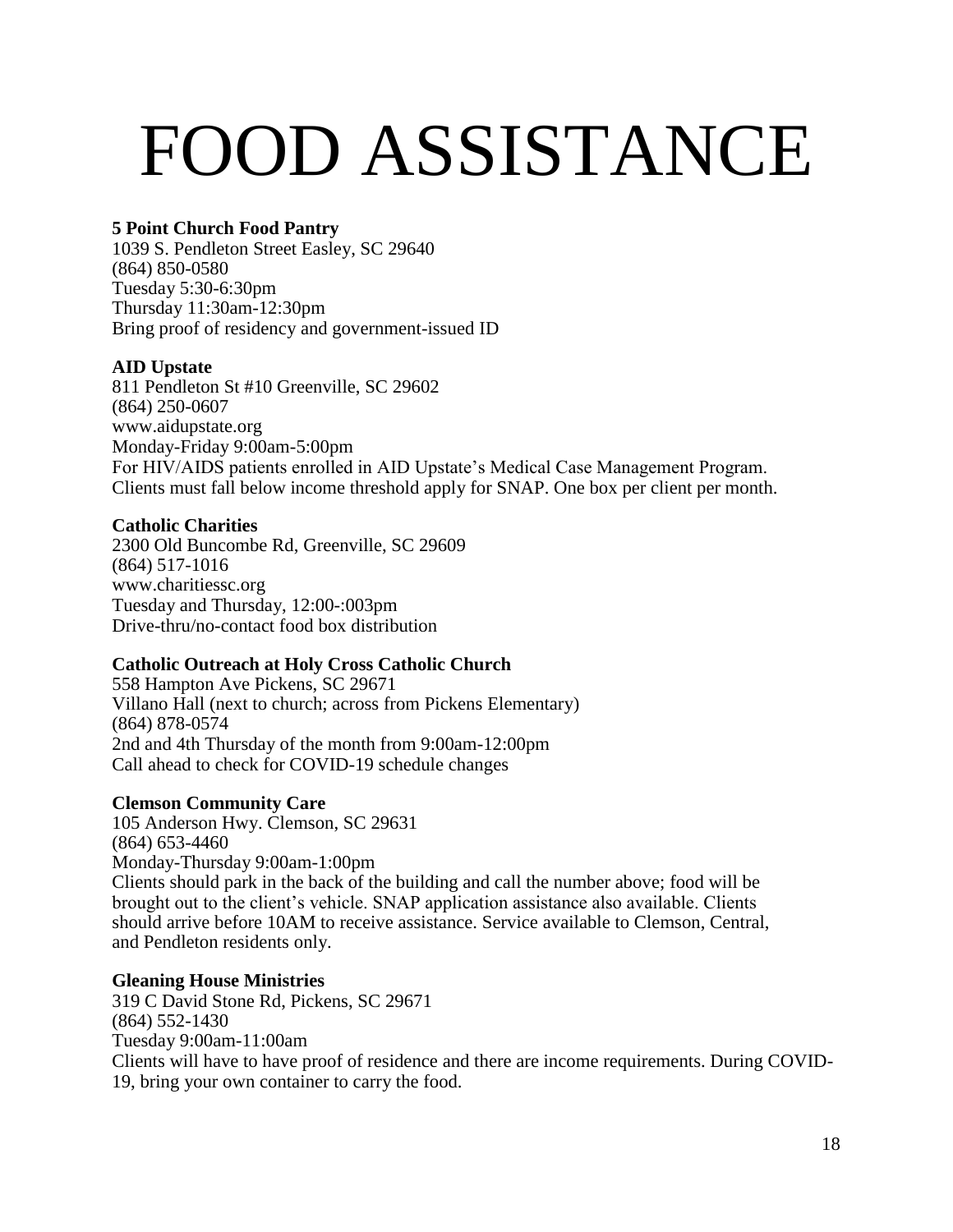# FOOD ASSISTANCE

#### **Miracle Hill Ministries**

725 Keith Drive, Greenville, SC 29607 (864) 268-4357 <https://miraclehill.org/how-we-help/food-warehouse/> Monday-Friday 8:00am-12:00pm (closes at 11:00am on Wednesdays) Must bring photo ID and two pieces of mail that match the address on your ID. One person per household; services limited to six consecutive months

#### **Pickens County DHEC**

200 McDaniel Avenue Pickens, SC 29671 (864) 898-5965 [www.scdhec.gov](http://www.scdhec.gov/) Monday-Friday 8:00am-5:30pm WIC certification

#### **Pickens County DSS**

200 McDaniel Avenue Pickens, SC 29671 (864) 868-2931 Information about SNAP:<https://dss.sc.gov/assistance-programs/snap/> Application portal:<https://scmapp.sc.gov/> Monday-Friday 8:30am-5:00pm SNAP (food stamps)

#### **Pickens Presbyterian Church**

311 W Main St. Pickens, SC 29671 Monday & Wednesday 8:30am until gone (864) 878-9422 <http://www.pickenspresbyterian.org/> Assistance is for Pickens, Liberty, Six Mile, and Sunset Residents only. Bring a photo ID for proof of address. First come firstserve; one box per household

#### **Pickens County Meals On Wheels**

McKissick Center for Senior Wellness 349 Edgemont Ave., Liberty, SC 29657 Monday-Friday 8:30am-2:30pm (864)-855-3370 <http://www.pcmow.org/> Delivers hot meals and home visits to senior citizens in Pickens County

#### **The Salvation Army of Pickens County**

102 Stewart Drive, Easley, SC 29642 (864)-855-7198 Monday-Friday 9:00am-5:00pm (call for appointment) <https://www.salvationarmycarolinas.org/>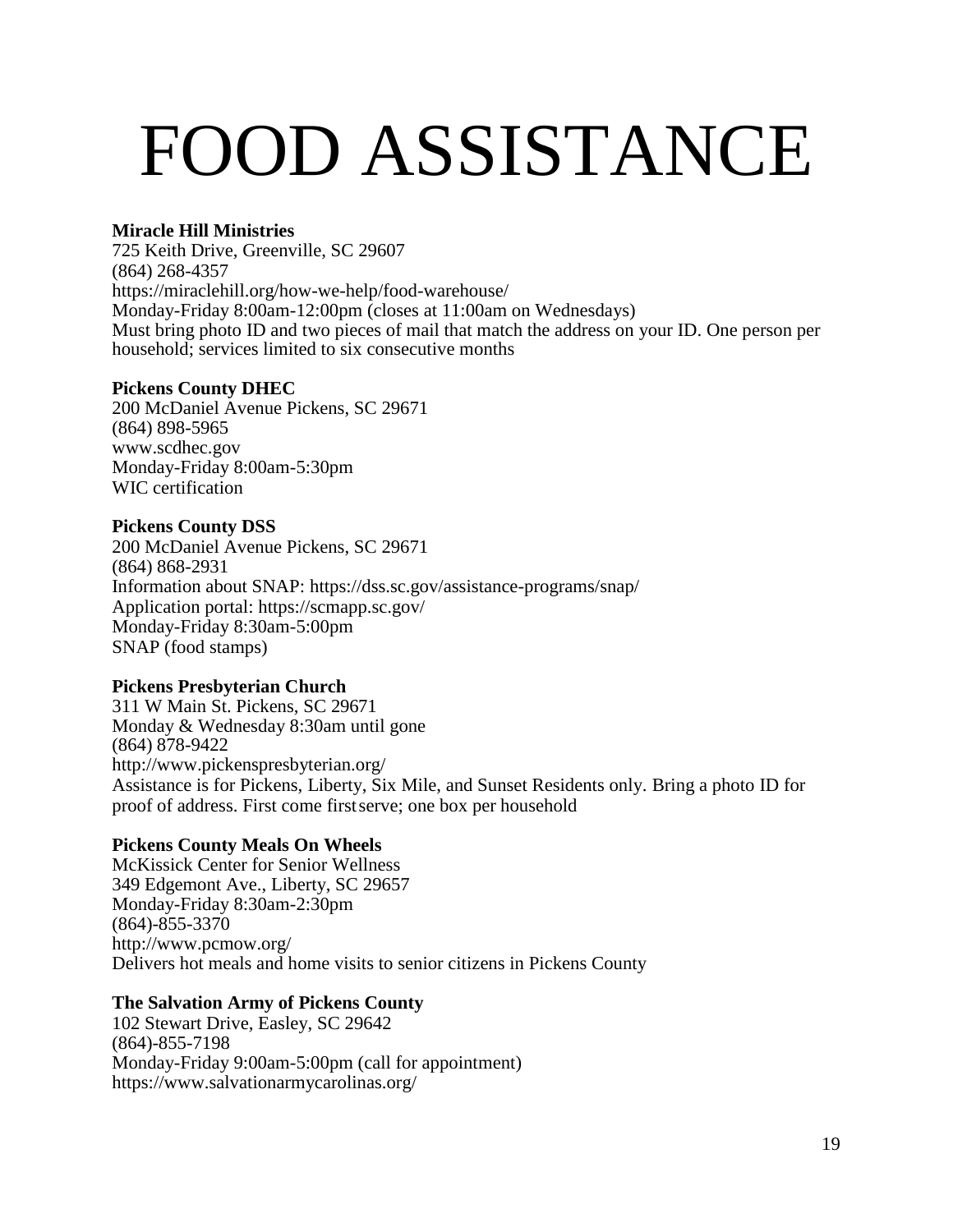## FOOD ASSISTANCE

#### **Seventh Day Adventist (We Care Community Services)**

2503 Gentry Memorial Hwy Pickens 29671 (864) 878-6897 [www.pickenssc.adventistchurch.org](http://www.pickenssc.adventistchurch.org/) Tuesdays 10:00am-1:00pm

#### **Shine Soup Kitchen (Stopping hunger in Nearby Easley**)

111 Hillcrest Drive Easley, SC 29640 864-478-7845 [shinesoupkitchen.org](http://shinesoupkitchen.org/)

We are located inside the Dream Center Campus Main Kitchen, (not the resale store). We serve meals to-go to the public 3 days a week, those days are Monday/Wednesday/Fridayfrom 5pm until 6pm.

We serve off of our back dock, and hand out plates, breads, and sweets and drinks.

#### **United Christian Ministries**

303 Dacusville Hwy, Easley, SC 29640 (864)-671-1134 [http://ucmpc.org](http://ucmpc.org/) Mondays, Wednesdays & Fridays from 9:00am-12:00pm (noon). Required documents: picture ID (& proof of current residency if address on ID is not current). Clients may receive food once per month. Assistance excludes Clemson & Central residents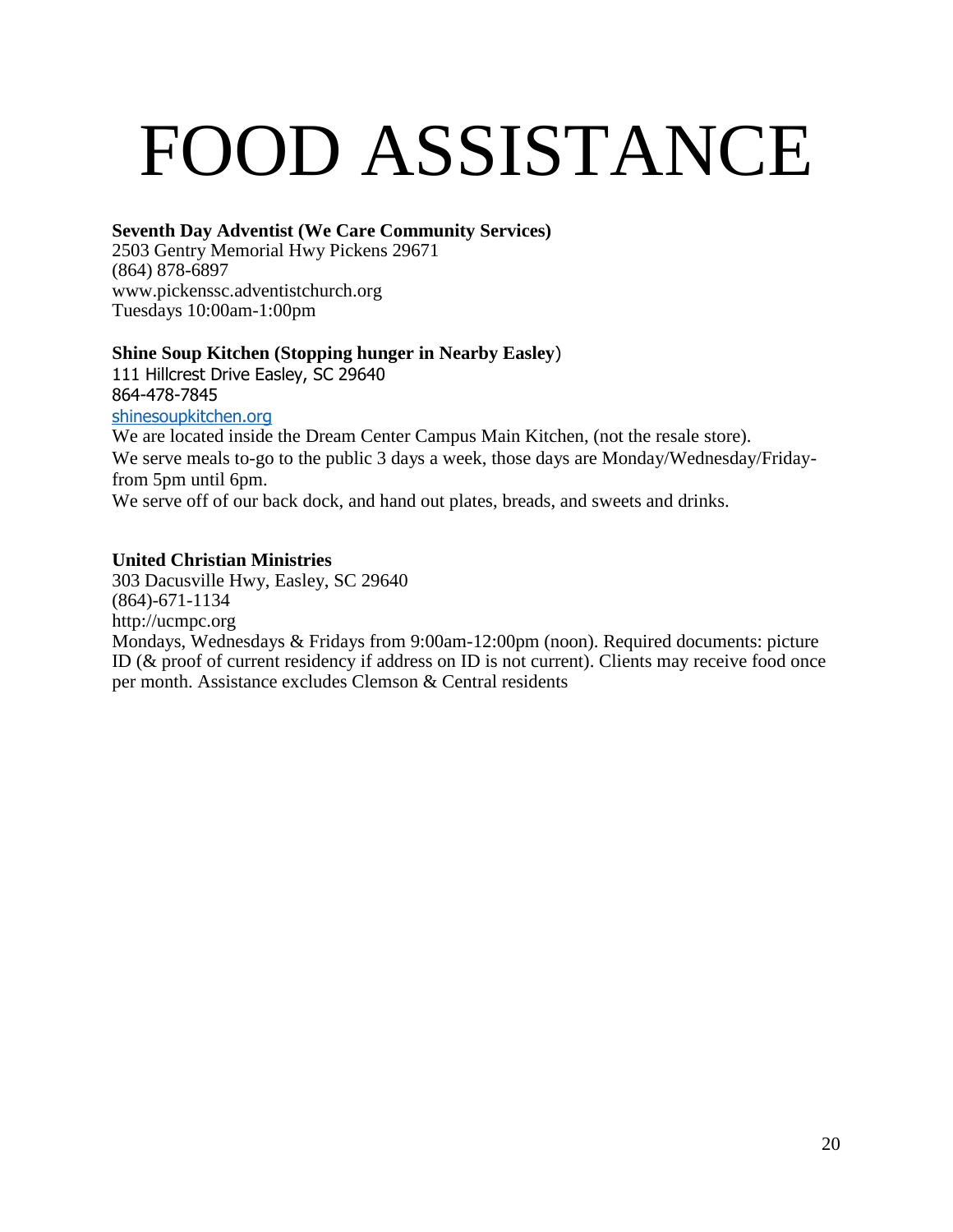# FUNERAL ASSISTANCE

#### **Saluda Rest Preserve Natural Burials & Ministries**

113 Edwards Rd, Marietta, SC 29661 864-884-9503 [kenprivacypro@gmail.com](mailto:kenprivacypro@gmail.com) Saluda Rest operates by donation only.

#### **Prisma Health Willed Body Program**

607 Grove Road Greenville SC 29605 864-455-9884 The Prisma Health Willed Body Program allows individuals and/or their next of kin to donate their bodies for study by healthcare professionals at Prisma Health-Upstate.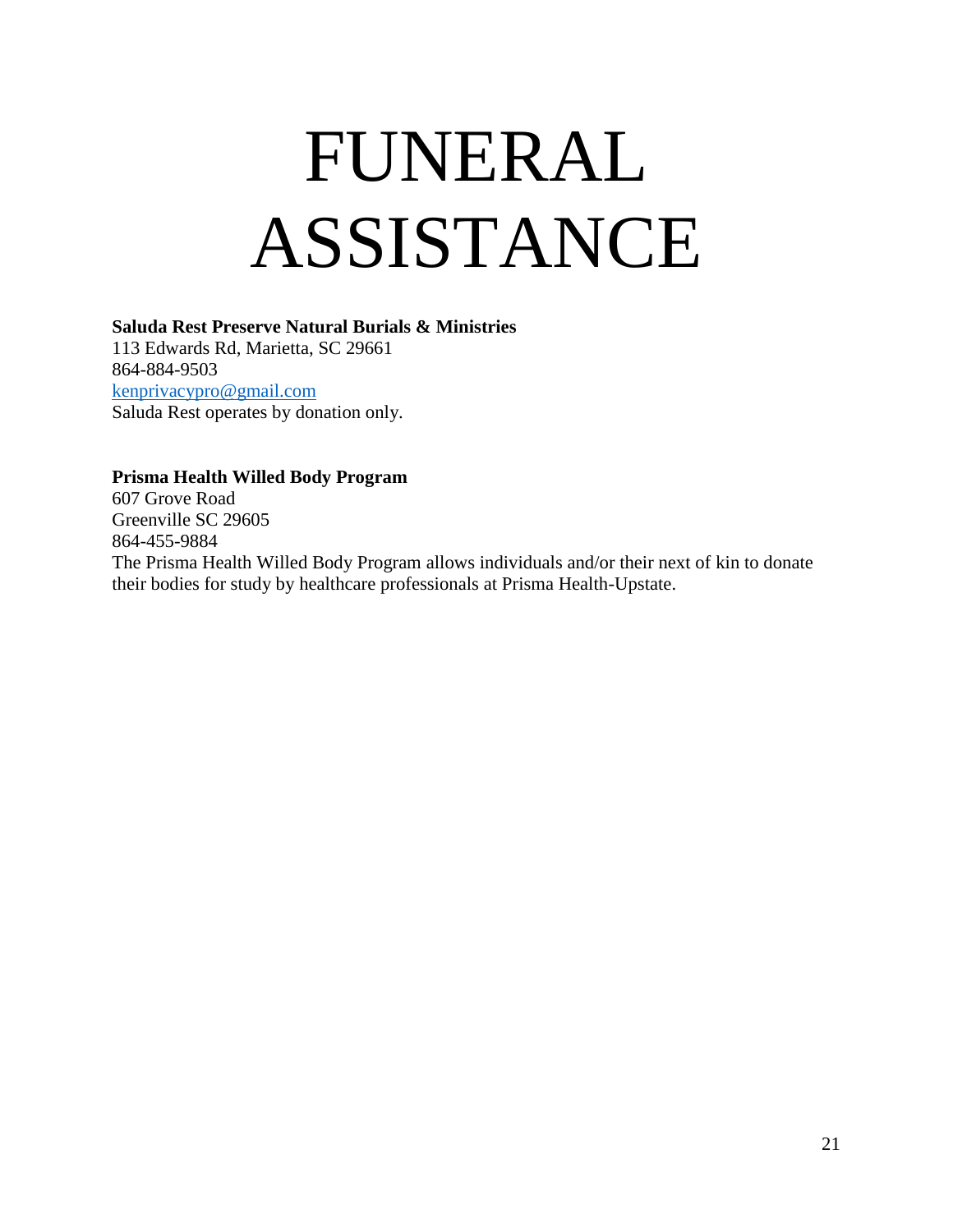## HEATING & UTILITY ASSISTANCE

#### **AID Upstate**

811 Pendleton St #10 Greenville, SC 29602 (864) 250-0607 [www.aidupstate.org](http://www.aidupstate.org/) Monday-Friday 9:00am-5:00pm For HIV/AIDS patients enrolled in AID Upstate's Medical Case Management Program. Must offer proof of financial hardship.

#### **Catholic Outreach at Holy Cross Catholic Church**

558 Hampton Ave Pickens, SC 29671 Villano Hall (next to church; across from Pickens Elementary) (864) 878-0574 2nd and 4th Thursday of the month from 9:00am-12:00pm Call ahead to check for COVID-19 schedule changes

#### **Clemson Community Care**

105 Anderson Hwy. Clemson, SC 29631 (864) 653-4460 <http://www.clemsoncommunitycare.org/> Monday-Thursday 9:00am-1:00pm Clients must arrive by 10:00am to receive assistance, or schedule appointment ahead of time. Services only available for Clemson, Central, and Pendleton residents. Call for COVID-related questions.

#### **LIHEAP (Low-Income Home Energy Assistance Program)**

1725 E. Main Street, Easley, South Carolina 29641 (864)-859-2989 (LIHEAP) (864)-229-8870 (weatherization) <https://www.benefits.gov/benefits/benefit-details/1548> A federal emergency assistance block grant funded by the U.S. Department of Health and Human Services for low-income households to help heat, cool, and weatherize their homes.

#### **Pickens Presbyterian Church**

311 W Main St. Pickens, SC 29671 (864) 878-9422 [www.pickenspresbyterian.org](http://www.pickenspresbyterian.org/) Utility assistance appointments offered every other Tuesday. Call the church office to schedule an appointment. Assistance available for Pickens, Liberty, Six Mile, and Sunset Residents only.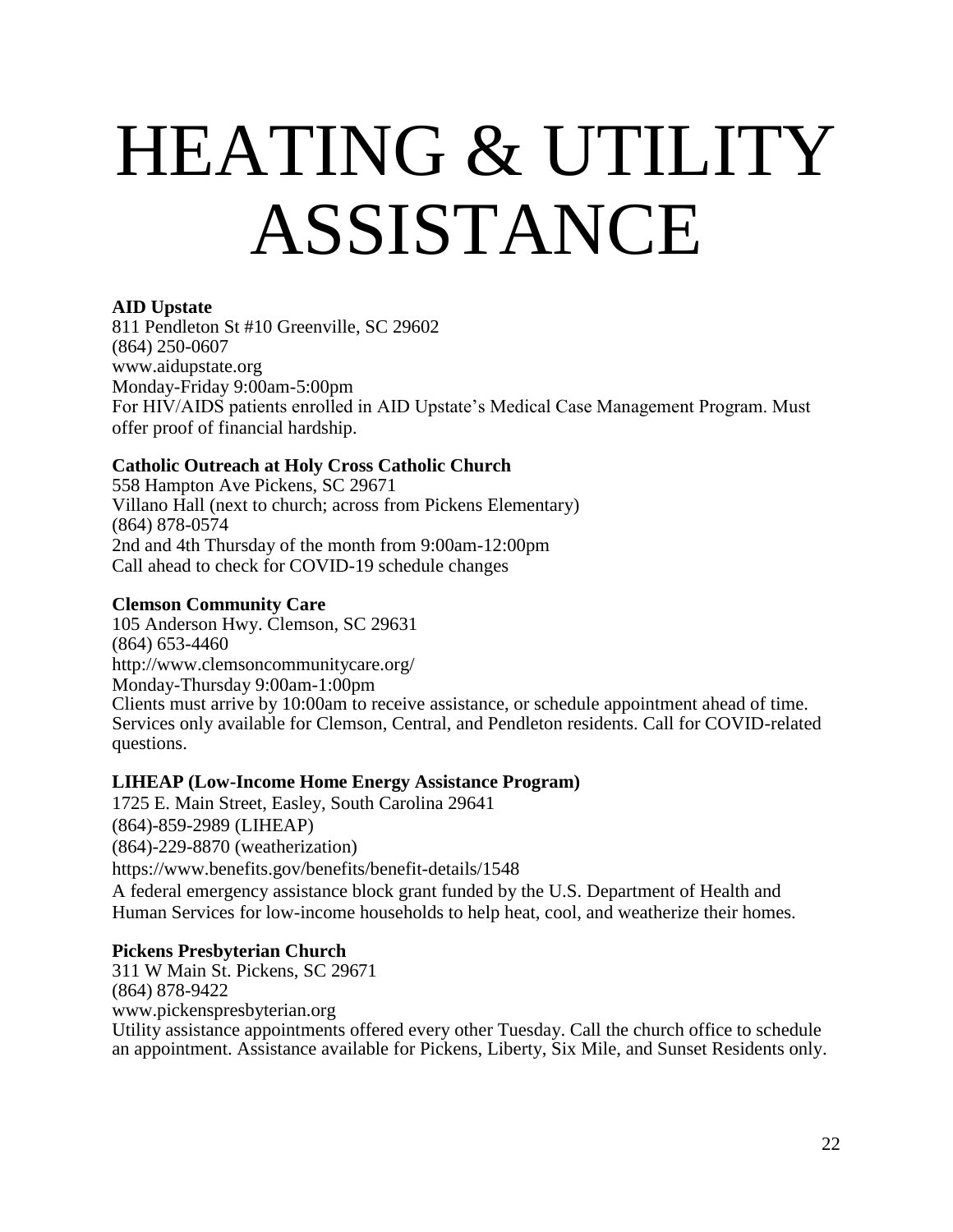### HEATING & UTILITY ASSISTANCE

#### **Salvation Army of Pickens County**

102 Stewart Drive, Easley, SC 29642 (864)-855-7198 Monday-Friday 9:00am-5:00pm (call for appointment) <https://www.salvationarmycarolinas.org/>

#### **SHARE**

1725 E Main St, Easley, SC 29641 (864)-859-2989 <http://www.sharesc.org/>

#### **United Christian Ministries**

303 Dacusville Hwy. Easley, SC 29641 [www.ucmpc.org](http://www.ucmpc.org/) (864) 671-1134 Mondays, Wednesdays and Fridays from 9-11am. Required documents: ID, Social Security cards for every household member, proof of household income for the past 4 weeks and utility bill. Assistance excludes Clemson & Central residents.

#### **Free Cell Phone Service:**

Free cell phone and plan through the Federal Lifeline Assistance program. One line per household. You can qualify if your income is below 135% of the federal poverty line OR if you receive federal assistance through SNAP, Medicaid, SSI, Section 8, or Veterans/Survivors Pension. Apply online by uploading proof of benefits or income to one of the following websites.

**Assurance Wireless** [www.assurancewireles.com](http://www.assurancewireles.com/)

**SafeLink Wireless** [www.safelinkwireless.com](http://www.safelinkwireless.com/)

**Q Link Wireless** [www.qlinkwireless.com](http://www.qlinkwireless.com/)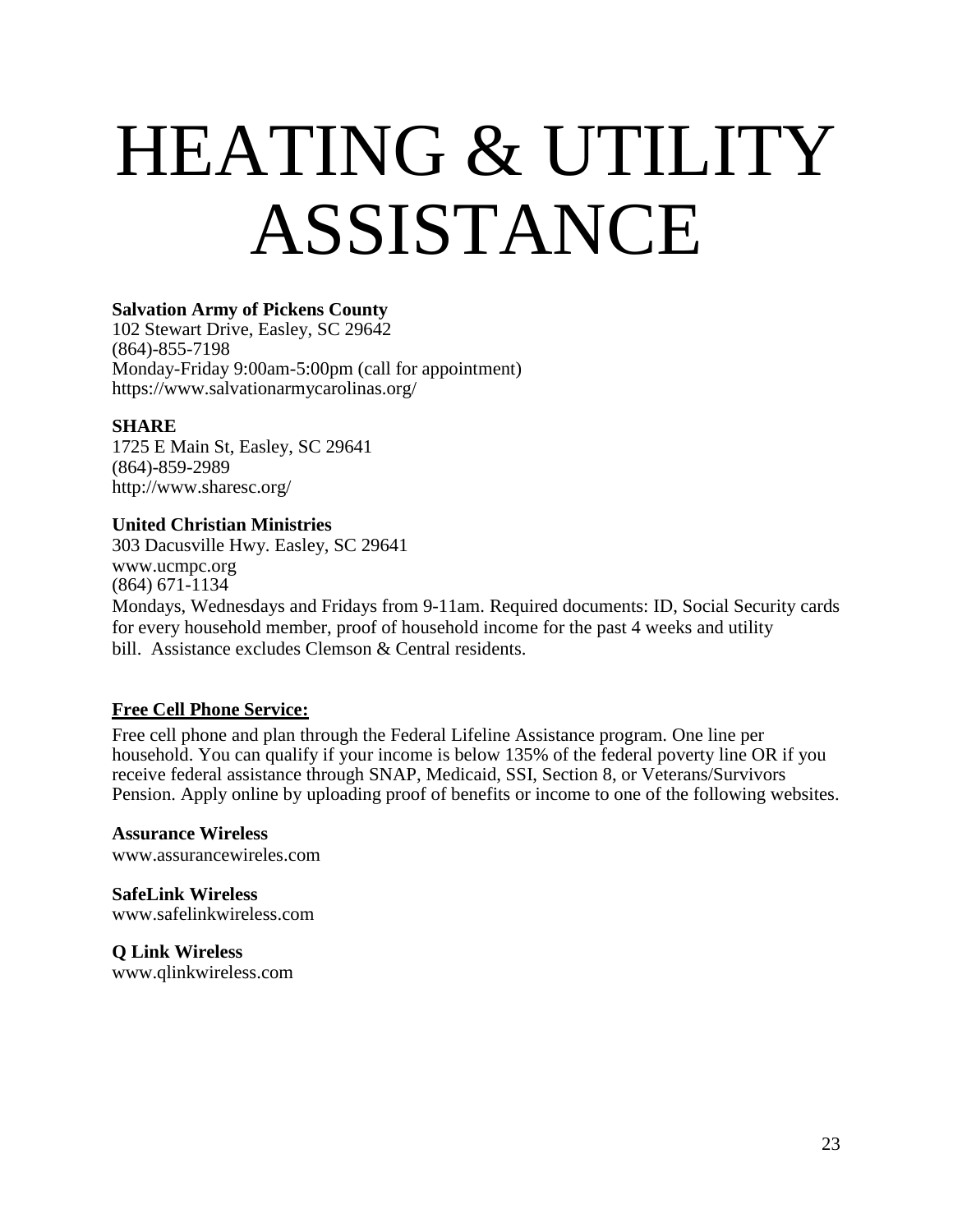### <span id="page-23-0"></span>HOME REPAIR ASSISTANCE

#### **Allen Temple Community Economic Development Cooperation**

404 Vardry St. Greenville, SC 29601 (864)-298-0077 <http://www.allentemplecedc.org/> Monday-Friday 9:00am-5:00pm Assists with home repairs and affordable rentals.

#### **Anderson Interfaith Ministries (AIM)**

1202 S. Murray Ave., Anderson, SC, 29624 (864) 226-2273 <http://www.aimcharity.org/> Monday-Thursday 8:00am-4:00pm, Friday 8:00am-2:00pm Provides ramp, rails, and minor repairs. Homes must be single-family and owner-occupied. Owner must be employed. There is a client income limit.

#### **Rebuild Upstate**

P.O. Box 8693, Greenville, SC 29604 (864)-603-2708 <http://rebuildupstate.org/> Monday-Friday, 8:00am-5:00pm Home modifications and repairs, including installation of wheelchair ramps and walk-in showers, roofing and floor repair, plumbing and electrical updates, and more. Must own home and meet income requirements.

#### **Rural Housing Service**

1835 Assembly Street, Columbia, SC 29201 (803) 765-5245 <https://www.rd.usda.gov/sc> Federal program for rural home financing (mortgage and repairs).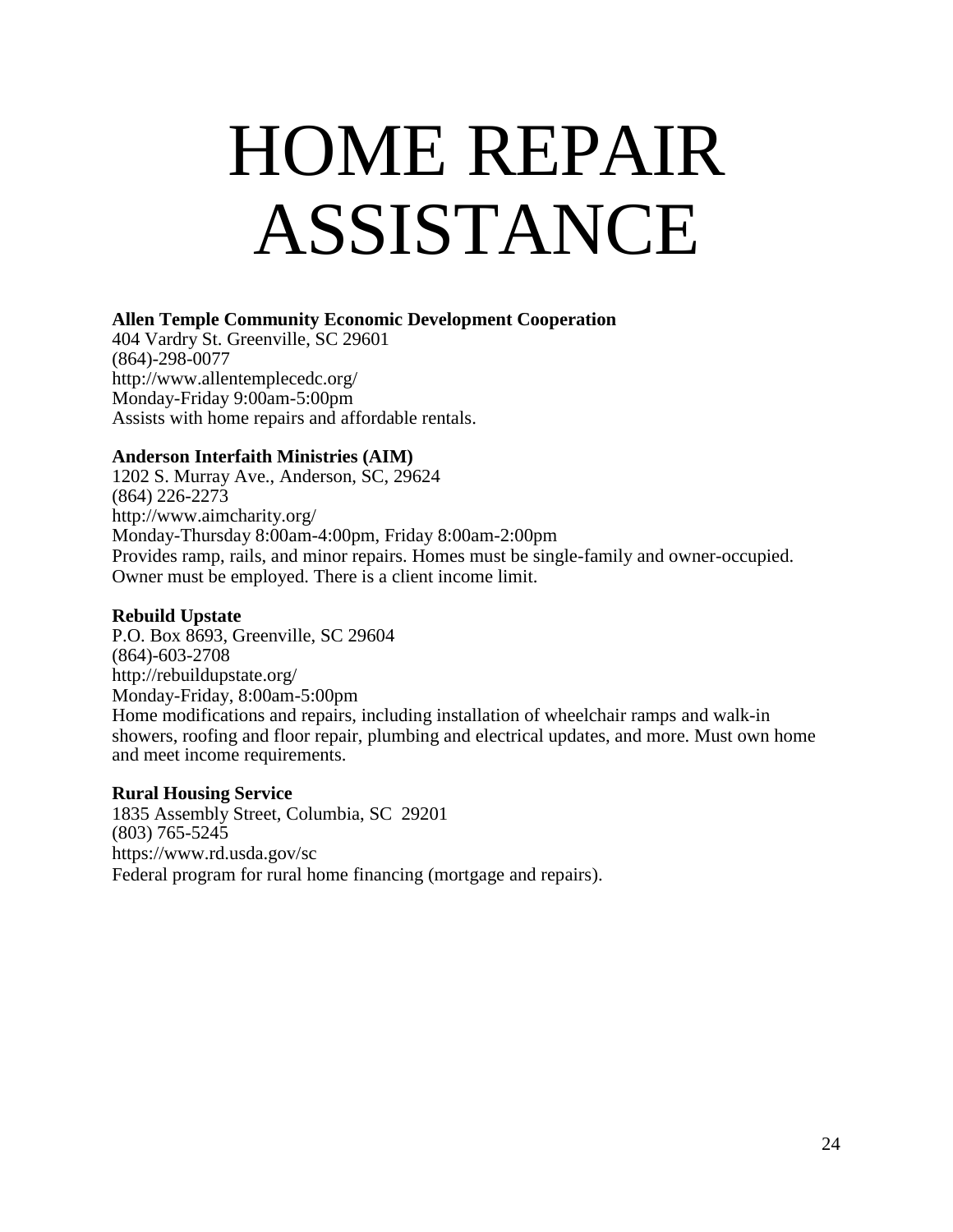### HOUSING ASSISTANCE

#### **Low-Income Housing Complexes:**

**62 Plaza** 105 Plaza Court Central, SC 29630 (864) 639-2044 Income based and only 62 years +

#### **American Legion Apartments**

118 B Legion Street Easley, SC 29642 (864) 306-0960 Income based and only 62 years +

#### **Cedar Brook Townhomes**

101 Cedar Brook Cir Easley, SC 29640 (864) 859-1144 Median income based rent

#### **Creekside Apartments**

100 Pebble Brook Ct Easley, SC 29642 (864) 654-1000 Monday-Friday 8:30am-5:30pm, Saturday 10:00am-4:00pm Median income based rent

#### **Creekwood Village Apartments**

(864) 654-3385 201 West Lane: Suite 400 Clemson SC 29631 Em[ail: creekwood@wcsites.net](mailto:creekwood@wcsites.net) Apply online at [www.westminstercompany.com/property/creekwood-village-apartments](http://www.westminstercompany.com/property/creekwood-village-apartments)

#### **Crestview Village**

908 Crestview Rd Easley, SC 29640 (864) 859-2751

#### **Duncan Property Management**

6932 C Calhoun Memorial Highway Easley, SC 29640 (864) 295-1313

#### **Forestview Apartments**

101 Forest View Liberty, SC 29657 (864) 843-9755 [www.boydmanagement.com/sc/forestview/](http://www.boydmanagement.com/sc/forestview/)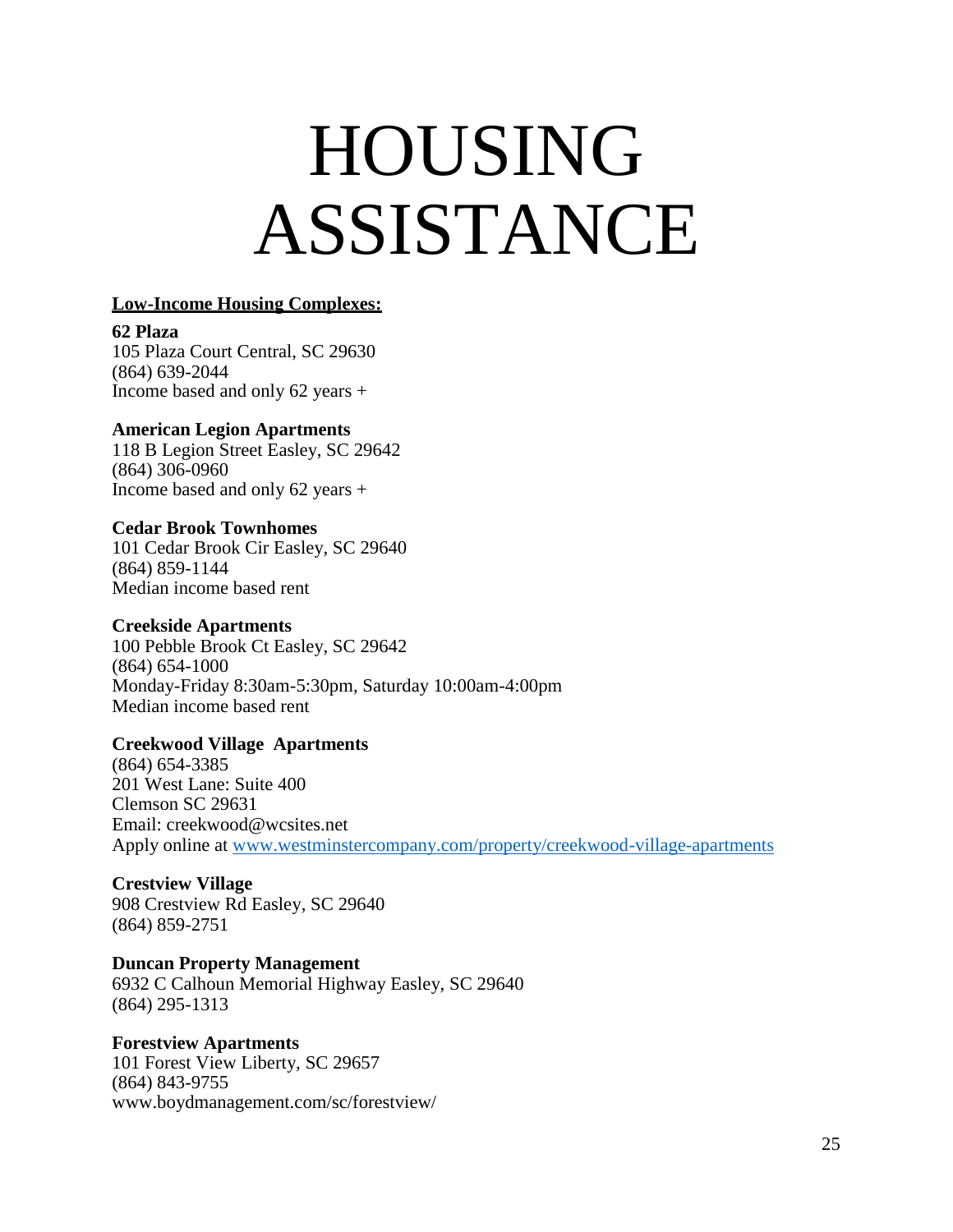### HOUSING ASSISTANCE

#### **Park West Apartments**

300 Duvall St Easley, SC 29640 (864) 859-1990 Median income based rent

#### **Pope Field Terrace**

110 Pearson Terrace Drive, Easley, SC 29654 (864) 859-7747 Income based

#### **Ridgecrest Apartments**

743 Issaqueena Trail Central, SC 29630 (864) 653-5502 Income based

#### **Ridgeview Apartments**

117 Ridgeview Dr. Pickens, SC 29671 (864) 878-2459 Income based

#### **Westfield Apartments**

127 Annie Street Liberty, SC 29657 (864) 843-1123 Income based

#### **Housing Assistance:**

#### **Allen Temple Community Economic Development Cooperation**

404 Vardry St. Greenville, SC 29601 (864)-298-0077 <http://www.allentemplecedc.org/> Monday-Friday 9:00am-5:00pm Assists with home repairs and affordable rentals.

#### **Easley Housing Authority**

103 Wallace Dr. Easley, SC 29640 (864) 855-0629 Applications are taken Tuesday and Thursday 9:00am-11:00am Provides public housing at Westgate. Must be 18+. Bring birth certificates, social security cards, and ID (for everyone 18+) in the household.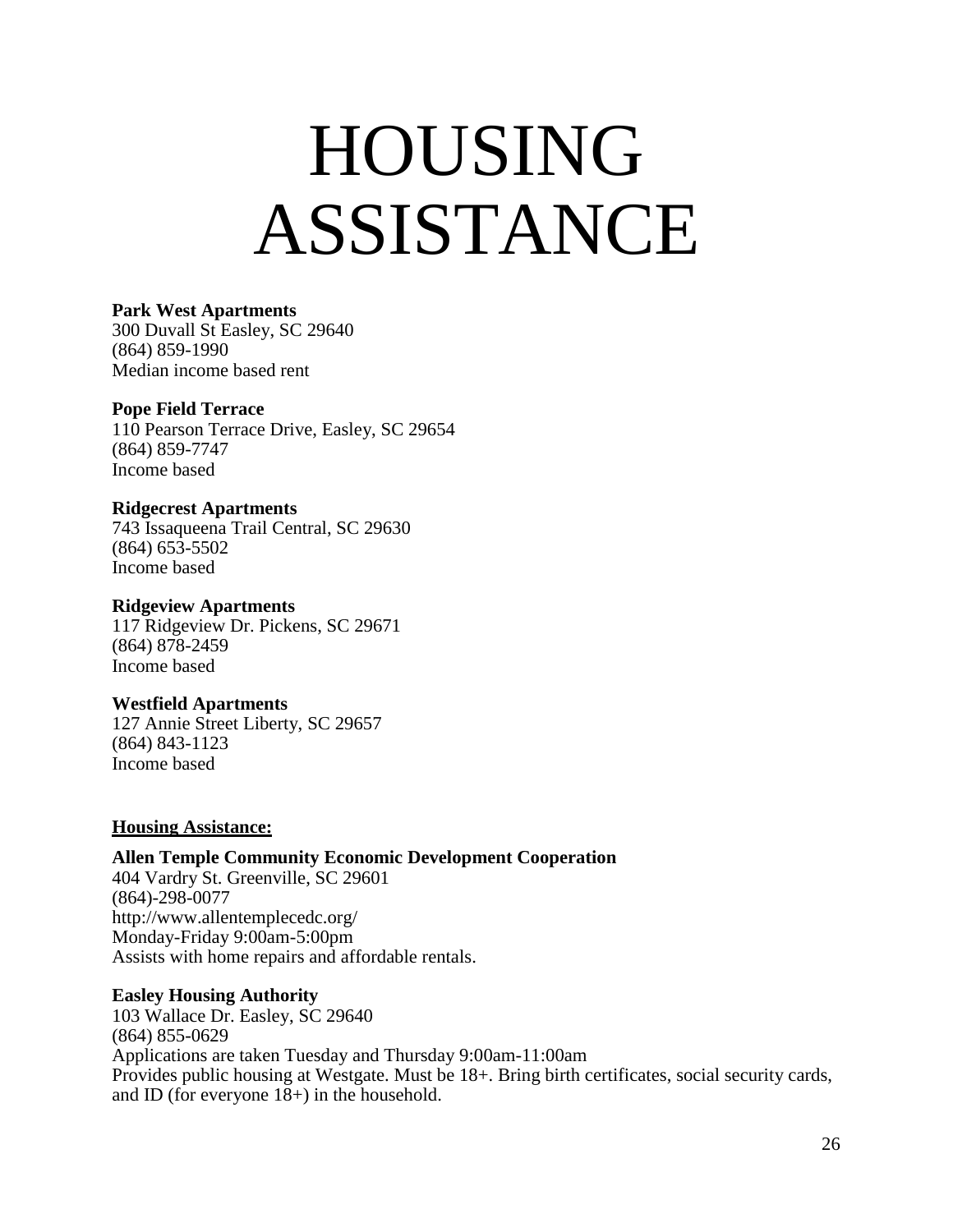### HOUSING ASSISTANCE

#### **Pickens County Habitat for Humanity**

(864) 878-6374 309 East Cedar Rock Street Pickens, SC 29671 Monday-Thursday 9:00am-4:30pm [www.pickenshabitat.org](http://www.pickenshabitat.org/) Home ownership program

#### **United Housing Connections**

135 Edinburgh Ct., Greenville, SC 29607 (864) 241-0462 Monday-Thursday 8:30am-6:00pm, Friday 8:30am-12:30pm [www.unitedhousingconnections.org](http://www.unitedhousingconnections.org/) Helps individuals and families find safe, sustainable, and affordable housing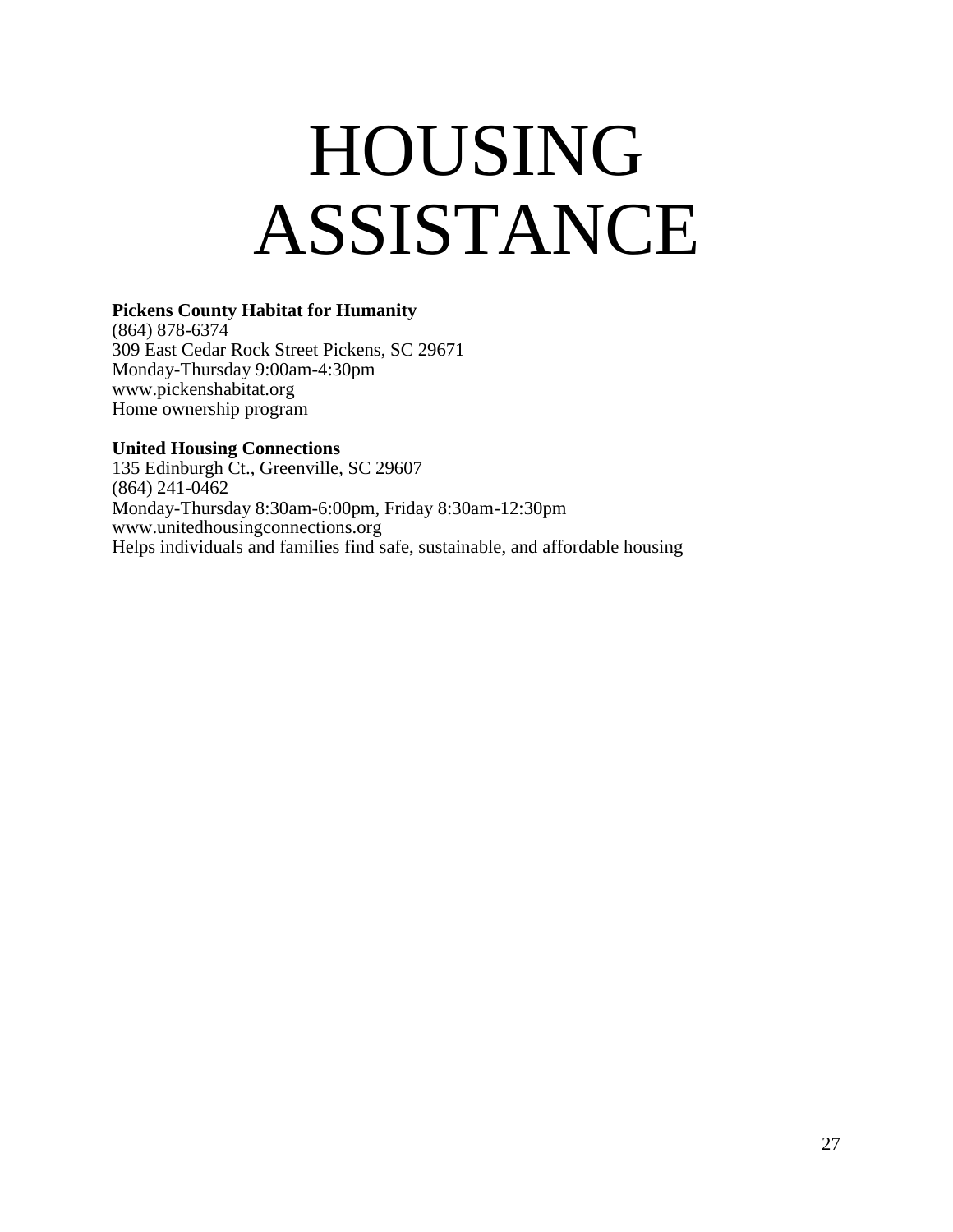# <span id="page-27-0"></span>LEGAL ASSISTANCE

#### **Catholic Charities**

Greenville: 204 Douthit St Suite A1, Greenville, SC 29601 1-800-705-8748 ext 3 Berea: 2300 Old Buncombe Rd, Greenville, SC 29609 1-800-705-8748 ext 6 Only offering remote services during COVID-19; leave a voicemail at the above number and a representative will return your call. Provides low-cost legal services to clients who cannot afford an immigration attorney. Payment on sliding scale based upon income. Staff is bilingual in English and Spanish.

#### **South Carolina Legal Services-Greenville Office**

701 S. Main St. Greenville, SC 29601 Intake line: (888) 346-5592 \*call this number first to see if you qualify for services\* Greenville office: (864) 679-3232 [www.sclegal.org](http://www.sclegal.org/) Monday, Tuesday, Thursday, & Friday 8:30am-5:00pm, Wednesday 8:30am-7:00pm Services are for residents of Pickens, Oconee, Anderson, and Greenville County who meet the income guidelines. Provides free legal services in civil (non-criminal) legal matters: consumer finance (bankruptcy, collection, fraud, etc.), education (access, student financial aid, etc.), elder law (will, estates, probate, etc.), employment, family, health, housing, immigration, public benefits, taxation.

#### **South Carolina Victim Assistance Network**

(803)509-6552 [legal@scvan.org](mailto:legal@scvan.org) www.scvanlegal.org All Counties, All types of Crime, All Income Levels, All Courts, All Practice Areas Free legal services for crime victims.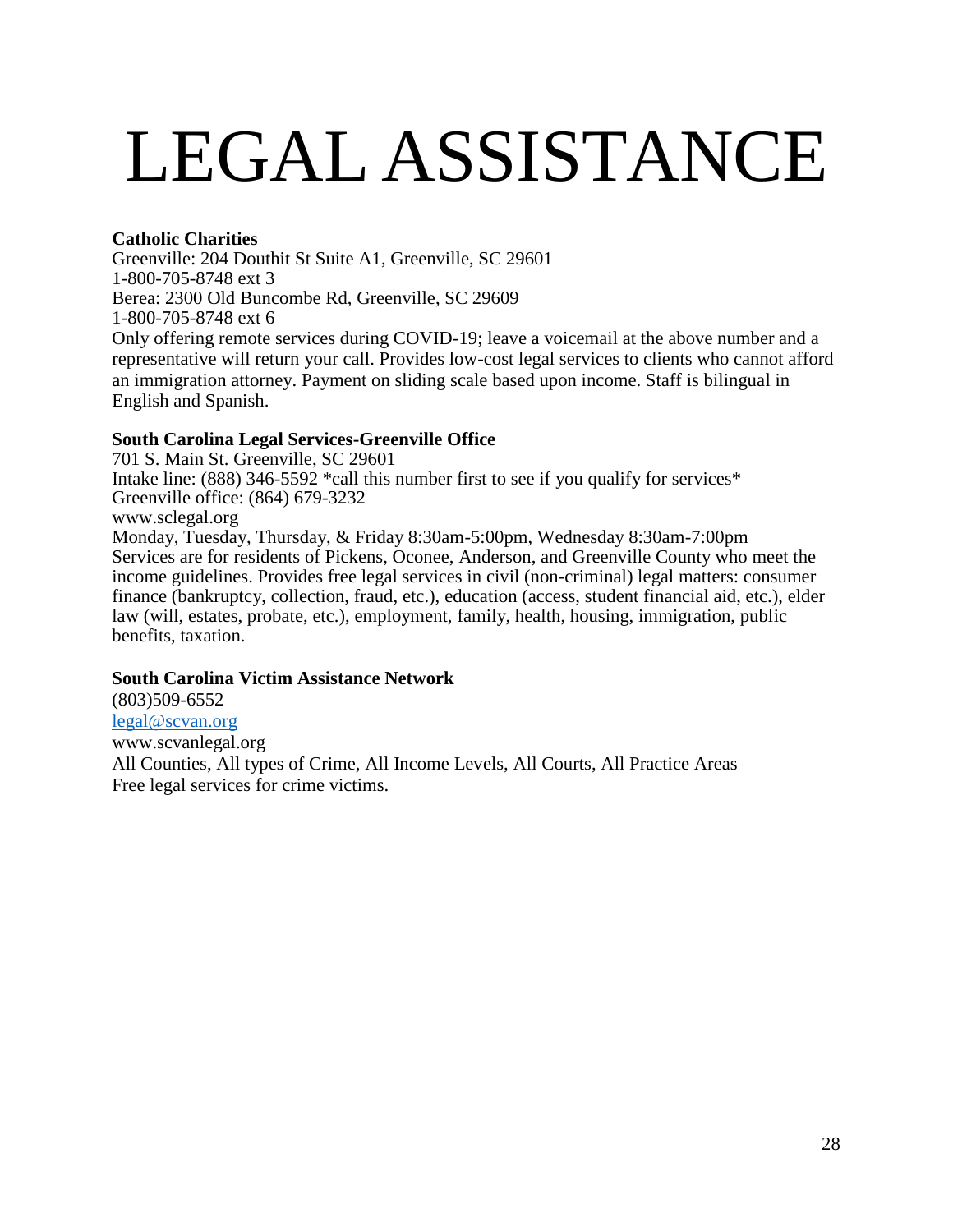# MEDICAL ASSISTANCE

#### **AID Upstate**

811 Pendleton St #10 Greenville, SC 29602 (864) 250-0607 [www.aidupstate.org](http://www.aidupstate.org/) Monday-Friday 9:00am-5:00pm For people living with HIV/AIDS. Services include medical case management, prescription and lab services, telehealth, and substance abuse treatment. STD screening and PrEP also available. Call ahead for appointments.

#### **Clemson Free Clinic**

1200 Tiger Blvd. Clemson, SC 29631 (864) 654-8277 Eligibility screening: Monday 1:30pm-3:30pm Clinic hours: Wednesday 5:00pm-8:00pm Provides free services to residents of Clemson, Pendleton, Central and Six Mile. Must be at or below the federal poverty line AND ineligible for private insurance, Medicare, and Medicaid. Services provided by appointment only.

#### **Coast2Coast RX**

Any United Way office <http://coast2coastrx.com/> 1-800-931-8872 Lowers the cost of prescriptions that are not covered by insurance

#### **Eye Cooperative**

803-661-2074 [www.eyecooperative.org](http://www.eyecooperative.org/) Sliding scale program helps pay for adult and children's eyeglasses. Must be referred from a community agency (DSS, etc.).

#### **Lions Club**

(864) 372-6090 [http://e-clubhouse.org/sites/liberty\\_sc/](http://e-clubhouse.org/sites/liberty_sc/) Eyeglasses

#### **Pickens County DHEC**

200 McDaniel Avenue Pickens, SC 29671 (864) 898-5965 [www.scdhec.gov](http://www.scdhec.gov/) Monday-Friday 8:00am-5:30pm Family planning, STD/HIV testing, immunizations, WIC services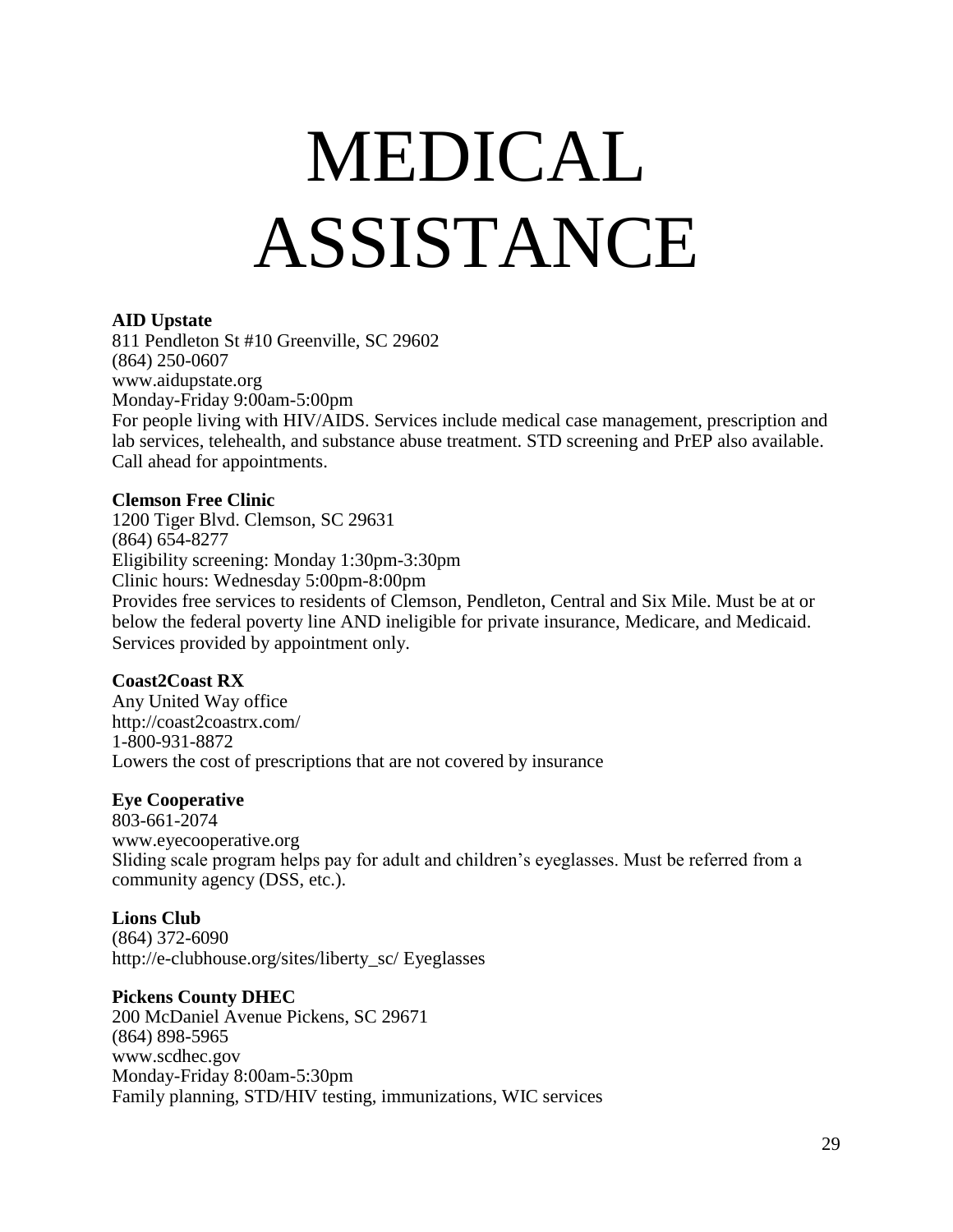# MEDICAL ASSISTANCE

#### **Primary Care at Oak Street**

Taylor: 864-437-7823

We assist elderly patients who have Humana, United Healthcare, AARP United Healthcare, Wellcare, Cigna, Original Medicare and All Supplement Policies.

We have 24/7 phone support. Local doctors on call day and night to answer questions. We'll pick you up for your appointments (Not Pickens, Central, or Clemson). Typically have appointments same day or next day.

#### **Samaritan Health Clinic of Pickens County**

303 Dacusville Hwy Easley, SC 29640 <http://www.samaritanhealthclinic.org/> (864) 855-0853

For low-income Pickens County residents with no health insurance (no private insurance, Medicare, or Medicaid). Services include dental exams, referrals to dentists and oral surgeons, diagnostic tests, gynecology exams, medical exams, prescription medications provided by on-site pharmacy, and specialist referrals

- New Patients
	- Eligibility screening: Monday, Wednesday, & Thursday 9:00am-11:30am
	- This is so you can qualify to use their services. You do not need an appointment.
	- Call ahead to ensure you bring the correct documentation
- Current Patients
	- Clinic Hours:
		- **Monday: 8:30am-12:00pm; 2:00pm-4:00pm**
		- Wednesday/Thursday: 8:30am-2:00pm
	- Pharmacy Hours: Thursday: 9:00am-2:00pm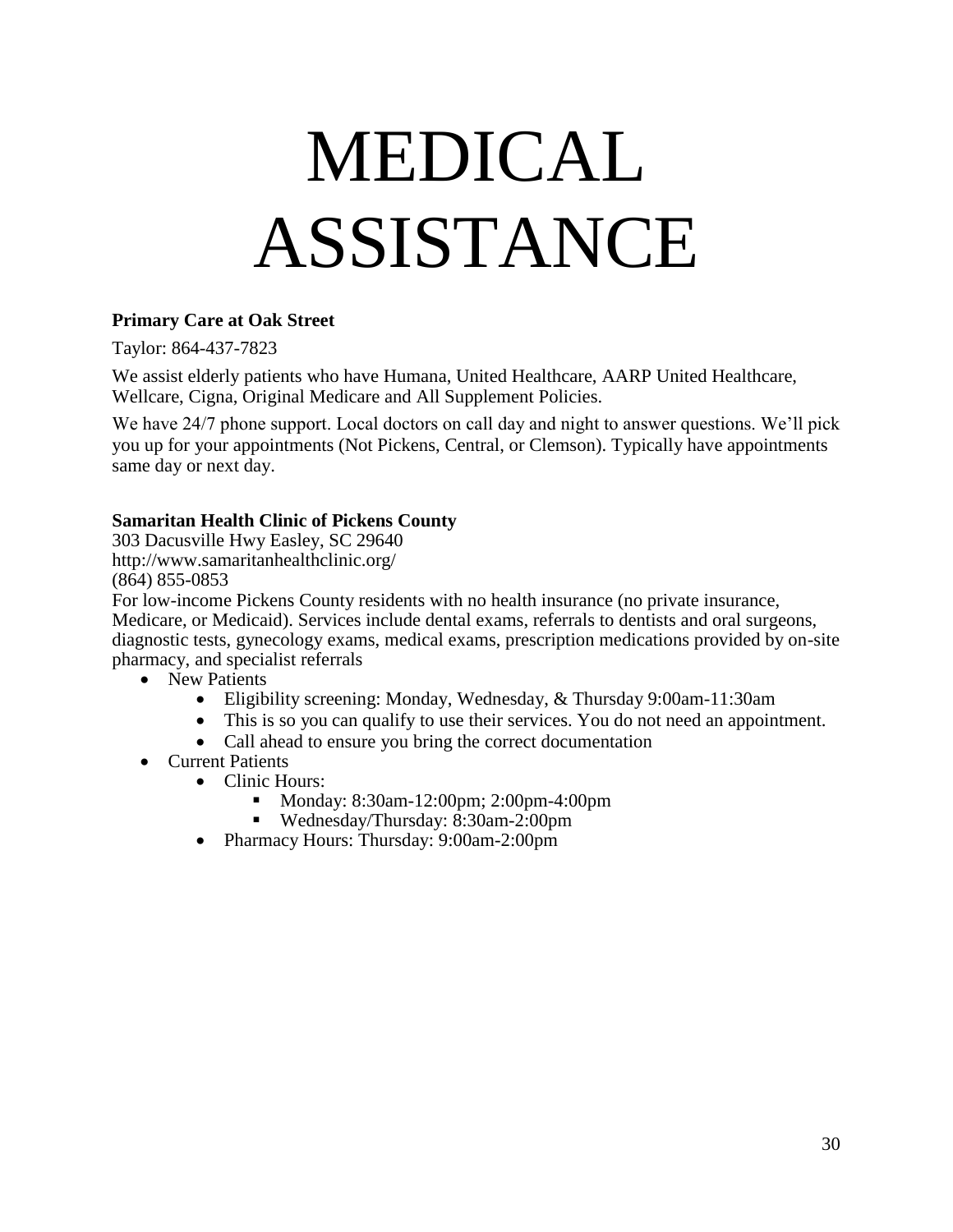# MENTAL HEALTH RESOURCES

#### **AID Upstate**

811 Pendleton St #10 Greenville, SC 29602 (864) 250-0607 [www.aidupstate.org](http://www.aidupstate.org/) Monday-Friday 9:00am-5:00pm Mental health referrals and group therapy for HIV/AIDS patients enrolled in AID Upstate's Medical Case Management Program. Substance abuse counseling available for established clients.

#### **Anderson Oconee Pickens Mental Health Center**

337 W. Main St. Easley, SC 29640 (864) 878-6830 (Pickens County office) <http://www.aopmentalhealth.org/> Monday-Friday 8:30am-5:00pm Services by appointment only. Provides case management, child and adolescent services, family outreach, psychosocial rehabilitation, and outpatient treatment. Medicare, Medicaid, and private insurance accepted.

#### **Behavioral Health Services of Pickens County**

309 E Main St. Pickens, SC 29671 (864) 898-5800 Open Access hours: Monday-Thursday, 8:30am (first come, first served) <http://bhspickens.com/> Call for an appt. or for the walk-in hours of your desired program Emphasis on alcohol and drug abuse services. Clients must bring photo ID, Social Security card, list of current medications, insurance or Medicaid card, and any referral information.

#### **JC Cares**

111 Hillcrest Drive, Easley, South Carolina 29640 (864) 999-2255 <http://www.jccares.us/> Christian spiritual counseling

#### **Marshall I. Pickens Hospital**

701 Grove Rd, Greenville, SC 29605 (864)-455-8988 <http://ghspsych.org/> Psychiatric hospital.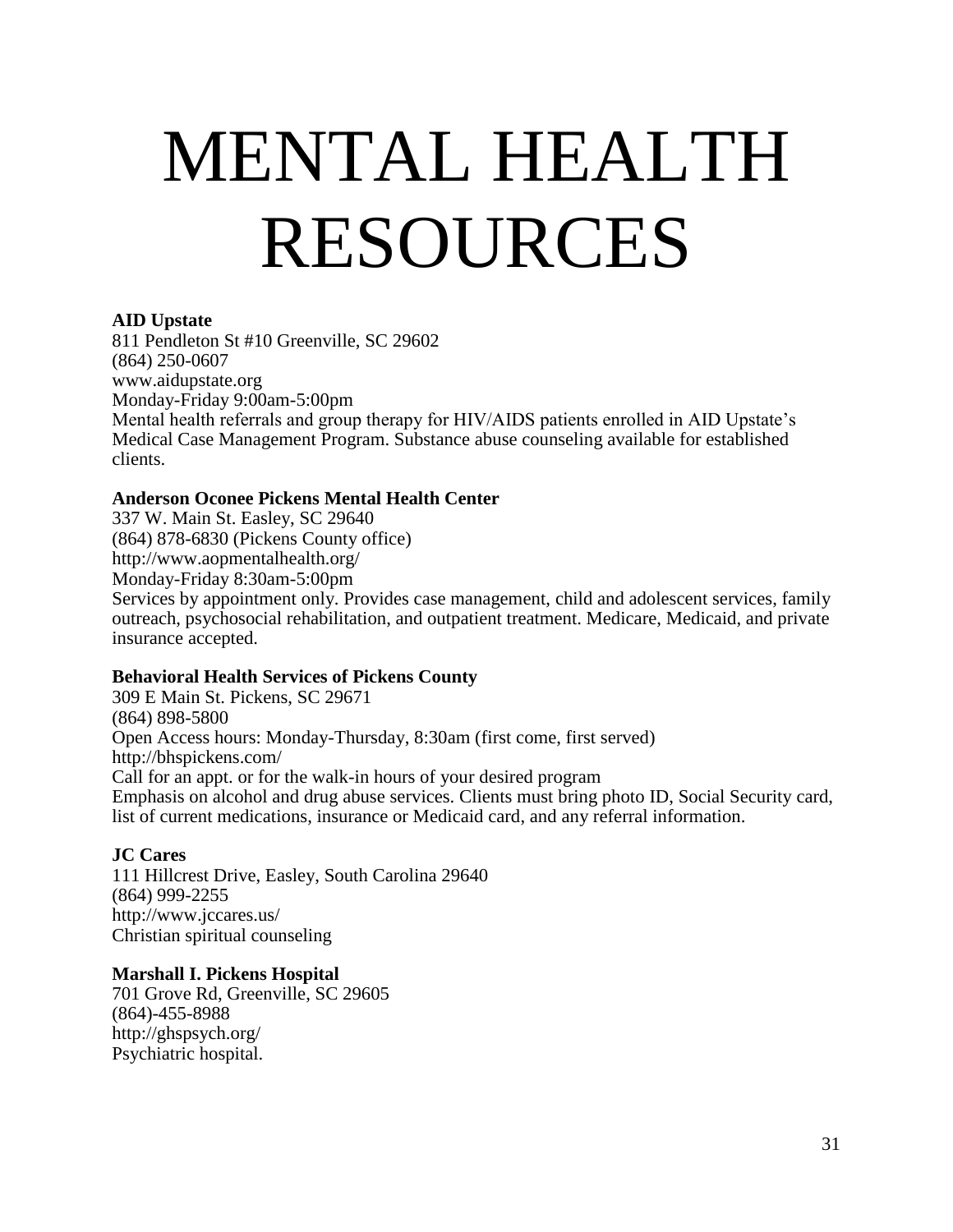# MENTAL HEALTH RESOURCES

#### **NAMI Ending the Silence**

Bethany Henry- Regional Program Coordinator 864-903-0979 [www.bethany.henry@namisc.org](http://www.bethany.henry@namisc.org)

Provides service to residents of Oconee, Pickens, and Anderson Counties.

#### **Pickens County Advocacy Center**

5190 Calhoun Memorial Highway Suite A&B, Easley, SC 29640 [www.pcadvocacy.org](http://www.pcadvocacy.org/) (864) 442-5500 Monday-Friday 8:30am-4:30pm **ON CALL 24/7** Offers support for victims of sexual assault and domestic violence. Referral for therapy, advocate support (during court, at hospital), clothing to wear home from the hospital, recreational camps for children removed by Social Services

#### **The Parenting Place**

1899 Gentry Memorial Hwy, Easley, SC 29640 (864)-898-5583 Monday-Friday, 9:00am-5:00pm <https://www.tppupstate.org/> Physical office temporarily closed due to COVID-19. Call for more details about virtual counseling and education.

#### **Safe Harbor**

429 N Main St Greenville, SC 29601 **24/7 Hotline**: 1-800-291-2139 [www.safeharborsc.org](http://www.safeharborsc.org/) Emergency shelter, transitional housing, counseling, and education for domestic violence survivors and their dependent children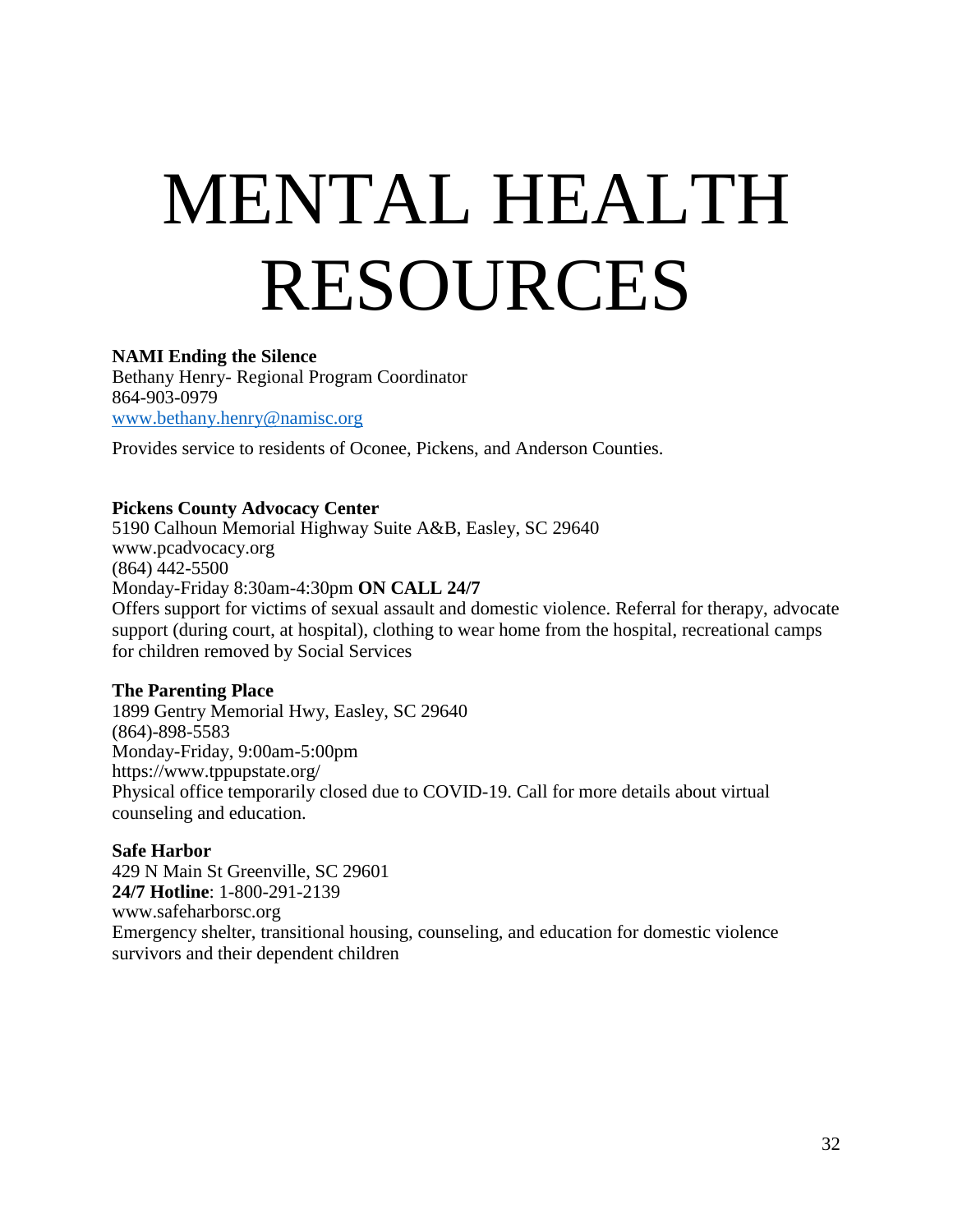# PARENTAL RESOURCES

#### **The Dream Center**

111 Hillcrest Dr. Suite A, Easley, SC 29640 (864) 644-8885 Monday-Thursday 9:00am-5:00pm (closed 12:00-1:00pm for lunch) dreamcenterpc.org Empowering families in poverty. Free life skill classes, mentoring. Participating in classes earns Dream Dollars for clothing & assistance.

#### **Family Promise**

104 Stewart Drive, Easley, SC 29640 (864) 644-8828 www.familypromisepickens.org Provides lodging and social services to homeless families with the goal of helping them achieve financial independence.

#### **HeadStart**

Simpson Head Start Center-Easley, SC 304 West D Street Easley, SC 29640 (864) 855-0354 Clemson Head Start Center-Clemson, SC 644 Old Greenville Highway Clemson, SC 29631 (864) 654-0790 Pickens Head Start Center-Pickens, SC 1813 Gentry Memorial Hwy Pickens, SC 29671 (864) 878-1494 Reece Mill Road Head Start/Early Head Start Center-Pickens, SC 201 Reece Mill Rd Pickens, SC 29671 (864) 898-0006 Applicants must meet income guidelines established by the Department of Health and Human Services. Children must be age 3-5 for Head Start or 0-3 for Early Head Start.

#### **Hope Women's Center**

879 Gentry Memorial Hwy, Easley, SC 29641 (864) 855-8500 Monday, Tuesday, Thursday 9:00am-12:00pm [www.yourservant.com/hope](http://www.yourservant.com/hope) Offers baby needs such as food, formula, diapers, wipes, and maternity clothing to women who are expecting or who have a child aged 0-24 months. No clients allowed inside the building during COVID-19, but they can deliver goods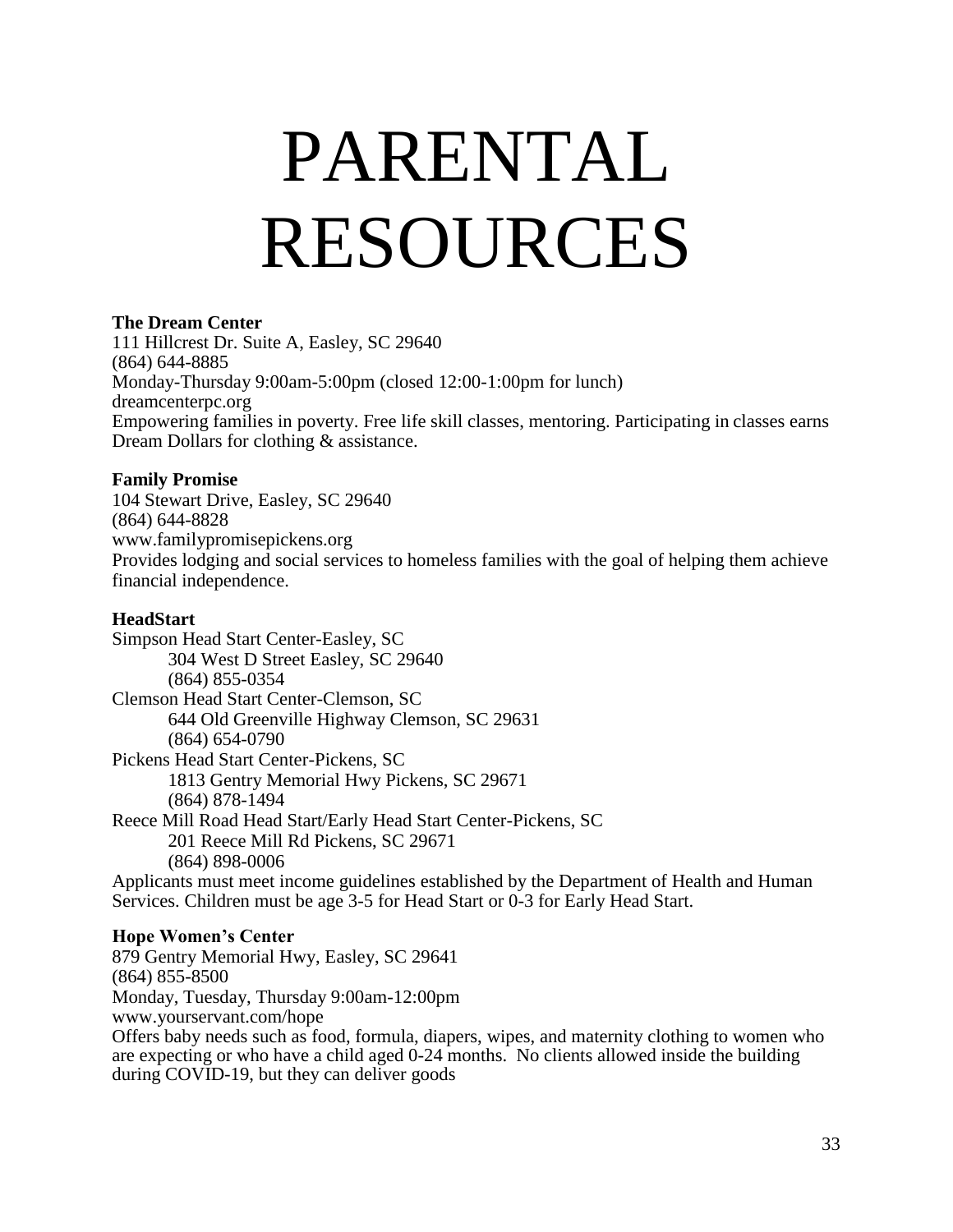# PARENTAL RESOURCES

#### **Nurse-Family Partnership**

<https://www.ghs.org/healthcareservices/women/having-a-baby/nurse-family-partnership/> Provides in-home nurse visits from pregnancy through the child's second birthday for first-time mothers on Medicaid. Must apply before 29 weeks' gestation.

#### **Parenting & Family Literacy**

161 School Road, Easley, SC 29640 (864) 397-1638 <http://pfp.pickens.k12.sc.us/cms/One.aspx?portalId=199838> GED & ESL classes, parent education, breakfast/lunch, and child care & literacy activities for children ages 0-5.

#### **The Parenting Place**

1899 Gentry Memorial Hwy, Easley, SC 29640 (864) 898-5583 <https://www.tppupstate.org/> Physical office temporarily closed due to COVID-19. Call for more details about virtual counseling and education. Offers free and voluntary home visitation services, parental education, and family counseling.

#### **Pickens County First Steps**

P.O. Box 1113, Central, SC 29630 (864) 654-3000 [www.pickenscountyfirststeps.org](http://www.pickenscountyfirststeps.org/) Offers early identification and referral for developmental disabilities, childcare scholarships, and training for childcare providers

#### **South Carolina Department of Social Services Pickens County (DSS)**

212 McDaniel Ave., Pickens, SC 29671 864-898-5810 [www.dss.sc.gov](http://www.dss.sc.gov/) Assists families who cannot provide basic needs. Manages Refugee Resettlement Program. Provides protective services against abuse and neglect for elderly and disabled adults (Adult Protective Services) and for children under 18 (Child Protective Services).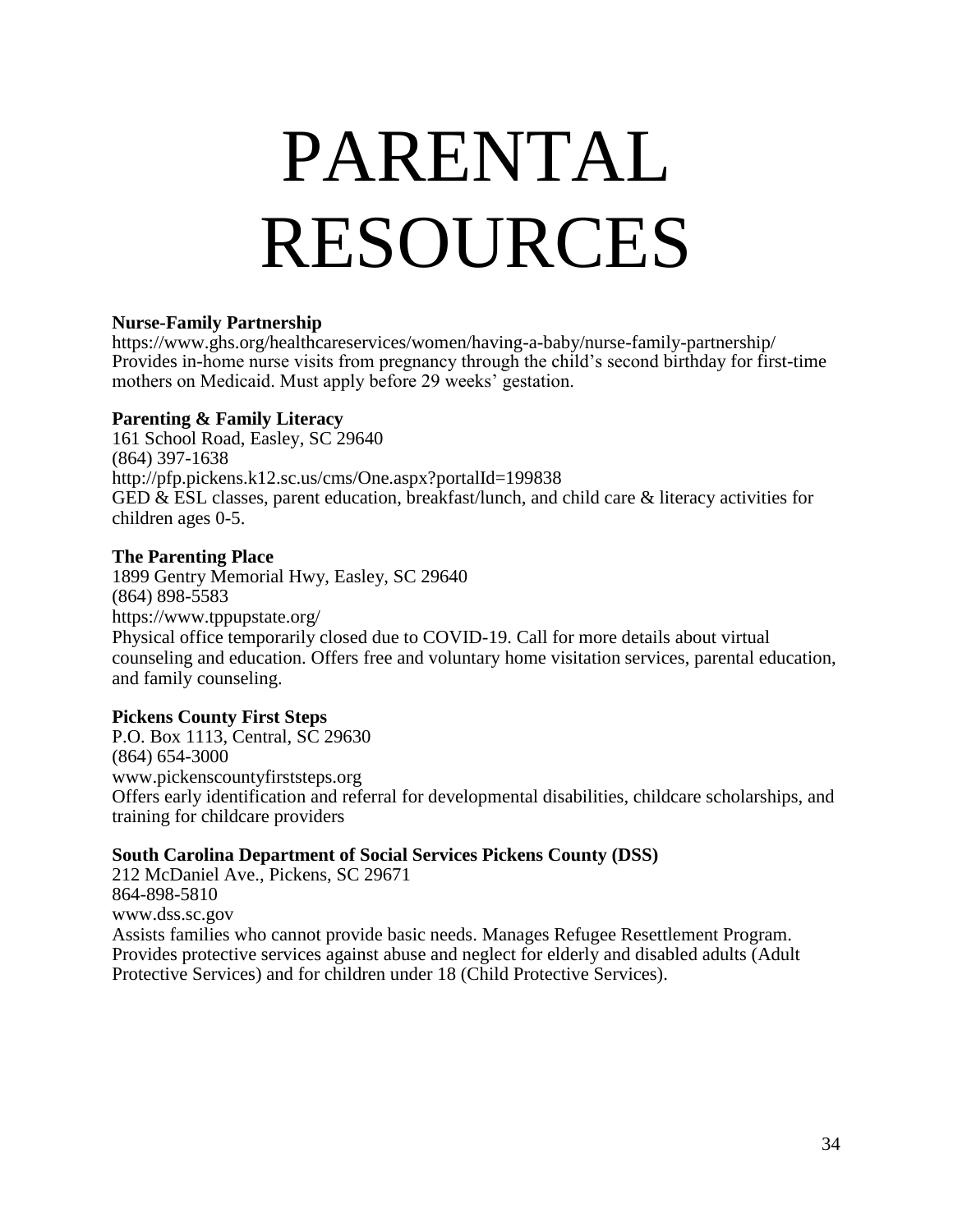# <span id="page-34-0"></span>RENTAL ASSISTANCE

#### **AID Upstate**

811 Pendleton St #10 Greenville, SC 29602 (864) 250-0607 [www.aidupstate.org](http://www.aidupstate.org/) Monday-Friday 9:00am-5:00pm For HIV/AIDS patients enrolled in AID Upstate's Medical Case Management Program. Must offer proof of financial hardship.

#### **Clemson Community Care**

105 Anderson Hwy. Clemson, SC 29631 (864) 653-4460 <http://www.clemsoncommunitycare.org/> Monday-Thursday 9:00am-1:00pm Clients must arrive by 10AM or schedule appointment ahead of time to receive assistance. Services only available for Clemson, Central, and Pendleton residents. Call for COVID-related questions.

#### **The Salvation Army of Pickens County**

102 Stewart Drive, Easley, SC 29642 (864)-855-7198 Monday-Friday 9:00am-5:00pm (call for appointment) <https://www.salvationarmycarolinas.org/>

#### **United Christian Ministries**

303 Dacusville Hwy. Easley, SC 29641 [www.ucmpc.org](http://www.ucmpc.org/) (864) 671-1134 Mondays, Wednesdays and Fridays from 9-11am. Required documents: ID, Social Security cards for every household member, proof of household income for the past 4 weeks and past due or eviction notice. Assistance may not be given without proof of household income due to unsustainability. Assistance excludes Clemson & Central residents.

#### **United Housing Connections**

135 Edinburgh Court, Greenville, SC 29607 (864) 241-0462 <http://unitedhousingconnections.org/> Monday-Thursday 8:30am-6:00pm, Friday 8:30am-12:30pm Includes intensive case management and support services.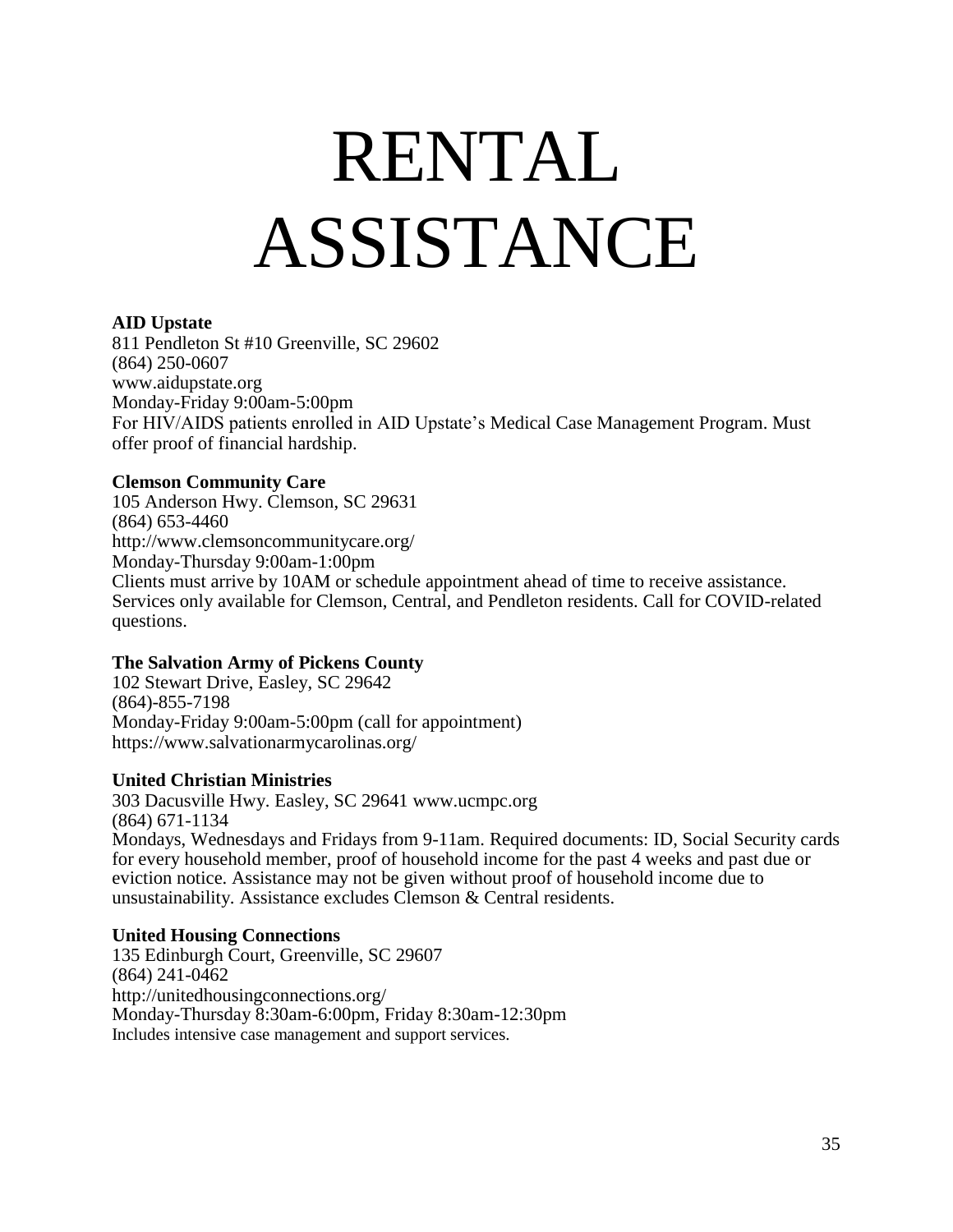### SHELTERS

#### **Alston Wilkes Society**

614 Pendleton St, Greenville, SC 29601 (864) 242-0808 [www.alstonwilkessociety.org](http://www.alstonwilkessociety.org/) Tuesday, Wednesday, Thursday 10:00am-4:00pm Male veterans only. Can be offender or former offender

#### **Family Promise**

104 Stewart Drive, Easley, SC 29640 (864) 644-8828 www.familypromisepickens.org Provides lodging and social services to homeless families with the goal of helping them achieve financial independence.

#### **Greenville Rescue Mission**

575 W Washington St, Greenville, SC 29601 (864) 242-6933 [www.miraclehill.org/shelters/greenville-rescue-mission/](http://www.miraclehill.org/shelters/greenville-rescue-mission/) Arrive at 5:00am; intake begins at 8:00am 135-bed shelter for homeless men. A few respite care beds available for those with medical needs.

#### **MARYS House** (Ministry Alliance for Regaining Your Safety)

P.O. Box 132 Pickens, South Carolina 29671 Hope Services: (864) 855-1708 24/7 Shelter Hotline: (864) 856-9191 <http://www.maryshouse.com/> Provides shelter and transitional services for female domestic violence victims and their children.

#### **Our Daily Rest**

525 E Main St, Seneca, SC 29678 (864) 482-2040 [www.ourdailyrest.org](http://www.ourdailyrest.org/) Shelter for men, women, and children (children housed in women's facilities). Call for intake protocol during COVID-19.

#### **Safe Harbor**

429 N Main St Greenville, SC 29601-2076 24/7 Hotline: 1-800-291-2139 [www.safeharborsc.org](http://www.safeharborsc.org/) Emergency shelter and transitional housing for domestic violence survivors and their children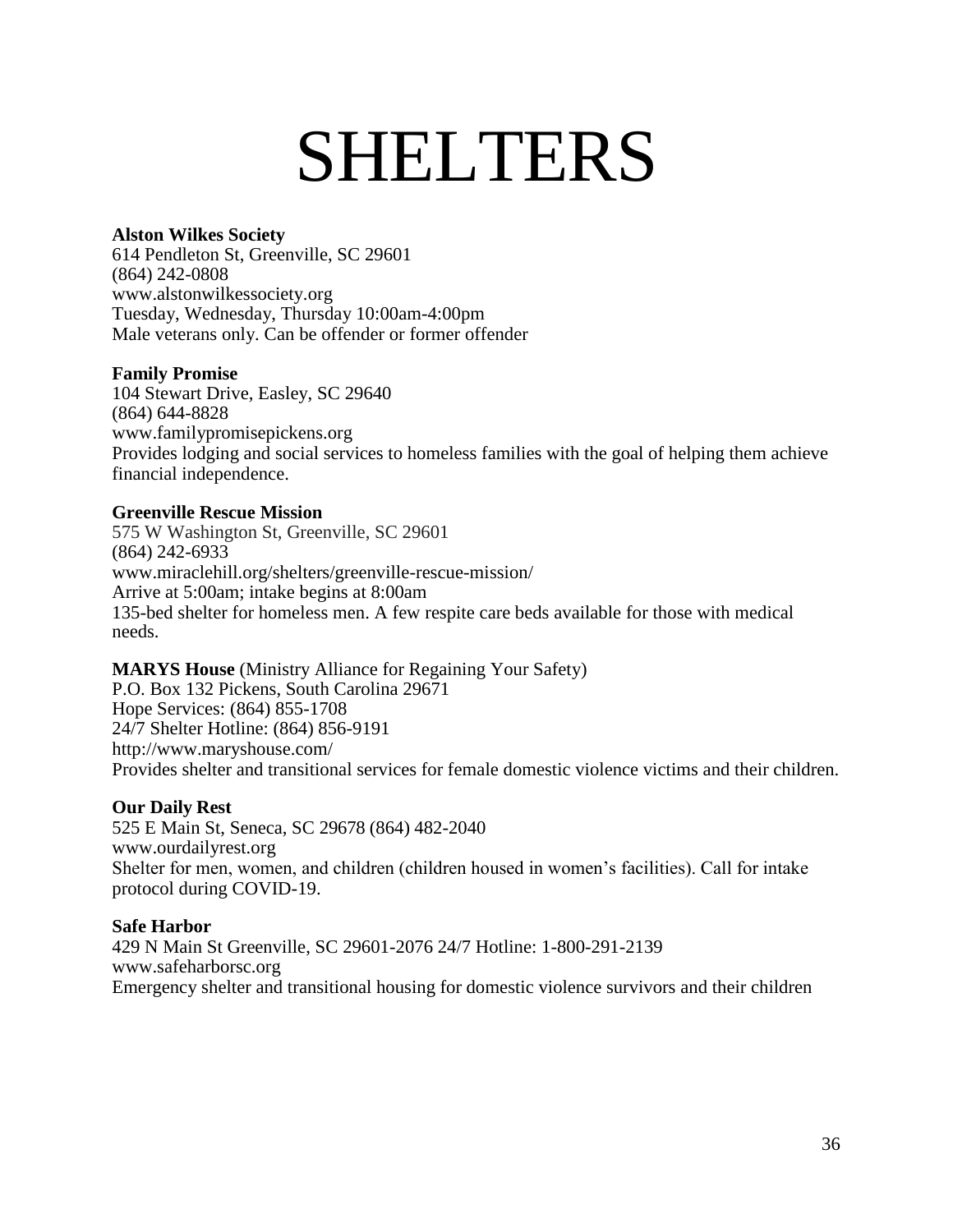### SHELTERS

#### **Shepard's Gate**

11 Regency Hill Dr. Greenville, SC 29607 (864) 268-5589 Intake begins at 2:00pm <https://miraclehill.org/shelters/shepherds-gate/> Shelter for women and mothers with children (boys must be 10 or under)

#### **United Ministries Homeless Services (formerly GAIHN)**

(864) 271-3424 <https://united-ministries.org/get-help/> Day Shelter: Monday-Friday 8:00am-11:00am Provides case management, showers, laundry, and phone access to homeless individuals Interfaith Hospitality Network (call number above):

Provides emergency shelter for families to stay together at a local faith congregation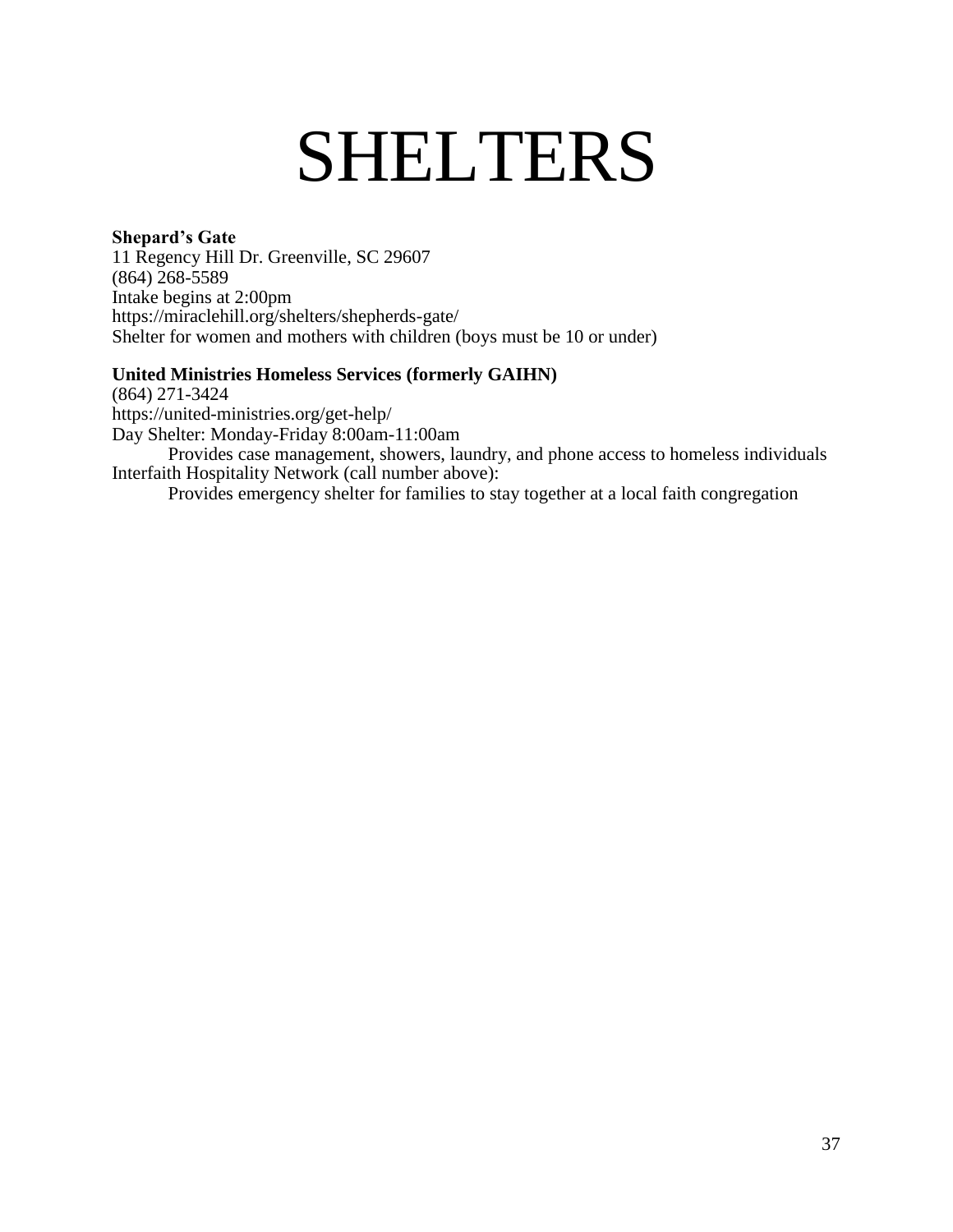### <span id="page-37-0"></span>TRANSPORTATION ASSISTANCE

#### **Medicaid Transportation Benefits**

1-866-910-7688 [https://www.scdhhs.gov/site-page/transportation-beneficiary-information](http://www.scdhhs.gov/site-page/transportation-beneficiary-information) Monday-Friday 8:00am to 5:00pm Medicaid recipients are eligible for transportation to doctor's appointments, dialysis, x-rays, lab work, drug store, or other medical appointments. Call 3 days in advance before your appointment. Call to cancel a ride at least 24 hours in advance.